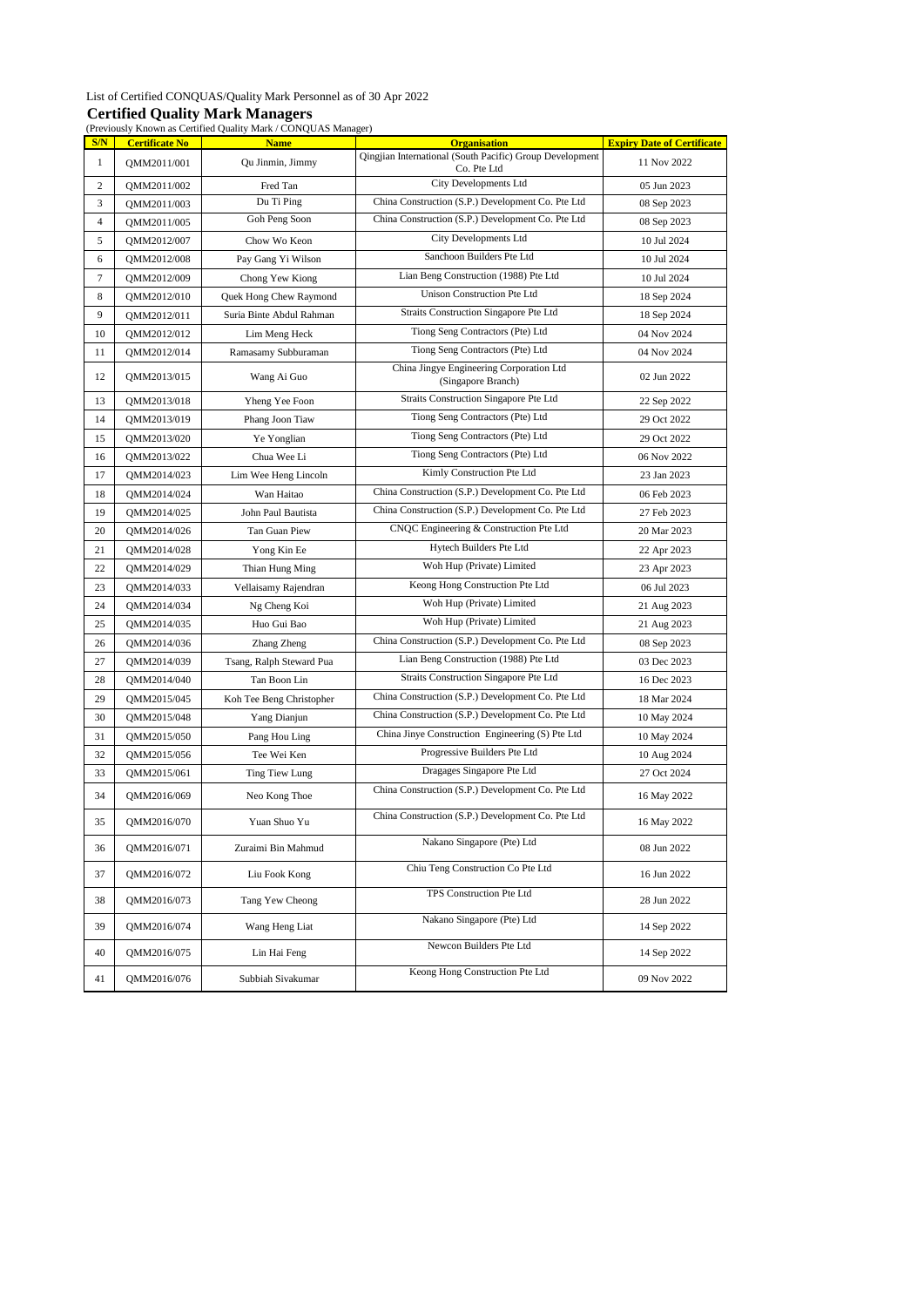## **Certified Quality Mark Managers**

(Previously Known as Certified Quality Mark / CONQUAS Manager)

| S/N      | <b>Certificate No</b>      | <b>Name</b>                                 | <b>Organisation</b>                                                                  | <b>Expiry Date of Certificate</b> |
|----------|----------------------------|---------------------------------------------|--------------------------------------------------------------------------------------|-----------------------------------|
| 42       | QMM2017/078                | Neo Boon Thiam                              | Kim Seng Heng Engineering Construction (Pte) Ltd                                     | 22 Jan 2023                       |
| 43       | QMM2017/079                | Wilfred Tan Wei Seng                        | China Construction (S.P.) Development Co. Pte Ltd                                    | 20 Feb 2023                       |
| 44       | QMM2017/082                | Sim Ber Nard                                | Shimizu Corporation                                                                  | 04 Jun 2023                       |
| 45       | QMM2017/086                | Hua Tai Suan Andy                           | <b>BBR</b> Holdings                                                                  | 24 Sep 2023                       |
| 46       | QMM2017/087                | Tang Chun Keat                              | Woh Hup (Private) Limited                                                            | 24 Sep 2023                       |
| 47       | QMM2017/089                | Feng Xiaohui                                | China Construction (S.P.) Development Co. Pte Ltd                                    | 14 Nov 2023                       |
| 48       | QMM2017/090                | Koan Ping Sent                              | Nakano Singapore (Pte) Ltd                                                           | 20 Dec 2023                       |
| 49       | QMM2017/091                | Awitan Jeremy Patubo                        | Dragages Singapore Pte Ltd                                                           | 20 Dec 2023                       |
| 50       | QMM2018/094                | Sim Kim Koon                                | Tiong Aik Construction Pte Ltd                                                       | 23 May 2024                       |
| 51       | QMM2018/095                | Phuah Tian Poo Brandon                      | Soilbuild Construction Engineering Pte Ltd                                           | 23 May 2024                       |
| 52       | QMM2018/096                | Bon Li Kim                                  | China Construction (S.P.) Development Co. Pte Ltd                                    | 10 Jun 2024                       |
| 53       | QMM2018/097                | Lee Yin Mun                                 | Tiong Aik Construction Pte Ltd                                                       | 16 Oct 2024                       |
| 54       | QMM2019/100                | Li Rui                                      | Teambuild Engineering & Construction Pte Ltd                                         | 27 Jan 2025                       |
| 55       | QMM2019/101                | Mok Chan Mun                                | Kajima Overseas Asia (Singapore) Pte Ltd                                             | 27 Jan 2025                       |
| 56       | QMM2019/108                | Manalo Jeffrey Tordecilla                   | Nakano Singapore (Pte) Ltd                                                           | 16 Jun 2022                       |
| 57       | QMM2019/109                | Jimenez Marvin Miranda                      | Nakano Singapore (Pte) Ltd                                                           | 16 Jun 2022                       |
| 58       | QMM2019/110                | Tan Cheng Kiat                              | Singapore Engineering & Construction Pte Ltd                                         | 07 Aug 2022                       |
| 59       | QMM2019/111                | Zhang Haijiao                               | Qingjian International (South Pacific) Group Development<br>Co. Pte Ltd              | 25 Sep 2022                       |
| 60       | OMM2019/112                | Huang Zhanxin                               | Kim Seng Heng Engineering Construction (Pte) Ltd                                     | 25 Sep 2022                       |
| 61       | QMM2019/113                | Li Ming                                     | Tiong Aik Construction Pte Ltd                                                       | 25 Sep 2022                       |
| 62       | QMM2019/114                | Li Jianxiao                                 | Qingjian International (South Pacific) Group Development<br>Co. Pte Ltd              | 16 Dec 2022                       |
| 63       | QMM2019/115                | Ma Hong Xuan                                | CNQC Engineering & construction Pte Ltd                                              | 16 Dec 2022                       |
| 64       | QMM2019/116                | Chong Fat Chin                              | China Construction (S.P.) Development Co. Pte Ltd                                    | 16 Dec 2022                       |
| 65       | QMM2020/117                | Wang Xiang                                  | CNQC Engineering & construction Pte Ltd                                              | 23 Feb 2023                       |
| 66       | QMM2020/118                | Thinzar Saine                               | Kimly Construction Pte Ltd                                                           | 26 Apr 2023                       |
| 67       | QMM2020/119                | Lee Wai Seng                                | Tiong Aik Construction Pte Ltd                                                       | 26 Apr 2023                       |
| 68       | QMM2020/120                | Lau Chee Koon                               | Straits Construction Singapore Pte Ltd                                               | 16 Sep 2023                       |
| 69       | QMM2020/121                | Seow Kheng Nann                             | Straits Construction Singapore Pte Ltd                                               | 16 Sep 2023                       |
| 70       | QMM2020/122                | Chong Yu Ching                              | Dragages Singapore Pte Ltd                                                           | 09 Dec 2023                       |
| 71       | QMM2020/123                | Jothivel Velmurugan                         | Kim Seng Heng Engineering Construction (Pte) Ltd                                     | 09 Dec 2023                       |
| 72       | QMM2020/124                | Wang Jin                                    | Welltech Construction Pte Ltd                                                        | 17 Dec 2023                       |
| 73       | QMM2020/125                | Govindavelalar Gunasekaran                  | Woh Hup (Private) Limited                                                            | 17 Dec 2023                       |
| 74       | QMM2020/126                | <b>Tang Liangliang</b>                      | Woh Hup (Private) Limited                                                            | 17 Dec 2023                       |
| 75       | QMM2020/127                | Fu Xue Yong                                 | China Construction Realty Co Pte Ltd                                                 | 03 Feb 2024                       |
| 76       | QMM2021/128                | Chan Keng Huat Stephen                      | <b>Building and Construction Authority</b>                                           | 12 Apr 2024                       |
| 77       | QMM2021/129                | Lee Lian Thong William                      | <b>Building and Construction Authority</b>                                           | 12 Apr 2024                       |
| 78       | QMM2021/130                | Lee Yung Fung Josephine                     | <b>Building and Construction Authority</b>                                           | 12 Apr 2024                       |
| 79       | QMM2021/131                | Ong Lin Ai Kathy                            | <b>Building and Construction Authority</b>                                           | 12 Apr 2024                       |
| 80       | QMM2021/132                | Lau Mia Sze                                 | <b>Building and Construction Authority</b>                                           | 12 Apr 2024                       |
| 81       | QMM2021/133                | Tay Hui Ling                                | <b>Building and Construction Authority</b>                                           | 12 Apr 2024                       |
| 82       | QMM2021/134                | Poh Eng Thye Patrick                        | <b>Building and Construction Authority</b>                                           | 12 Apr 2024                       |
| 83       | QMM2021/135                | Cao Bao Chun                                | Woh Hup (Private) Limited                                                            | 20 Apr 2024                       |
| 84       | QMM2021/136                | Tan Soo Kim                                 | <b>Building and Construction Authority</b>                                           | 27 Jun 2024                       |
| 85<br>86 | QMM2021/137<br>QMM2021/138 | Wong Chee Hong<br>Yap Sze Jeat              | <b>Building and Construction Authority</b><br>Straits Construction Singapore Pte Ltd | 27 Jun 2024<br>05 Aug 2024        |
| 87       | QMM2021/139                | Chong Yee Lin                               | <b>Building and Construction Authority</b>                                           | 20 Sep 2024                       |
| 88       | QMM2021/140                | Goh Jing Horng Eugene                       | <b>Building and Construction Authority</b>                                           | 25 Oct 2024                       |
| 89<br>90 | QMM2021/141<br>QMM2021/142 | Jeremy Emmanuel Goentoro<br>Lim Choon Hiong | United Tec Construction Pte Ltd<br>Kajima Overseas Asia (Singapore) Pte Ltd          | 09 Nov 2024<br>15 Dec 2024        |
| 91       | QMM2022/143                | Erh Seah                                    | <b>Building and Construction Authority</b>                                           | 20 Jan 2025                       |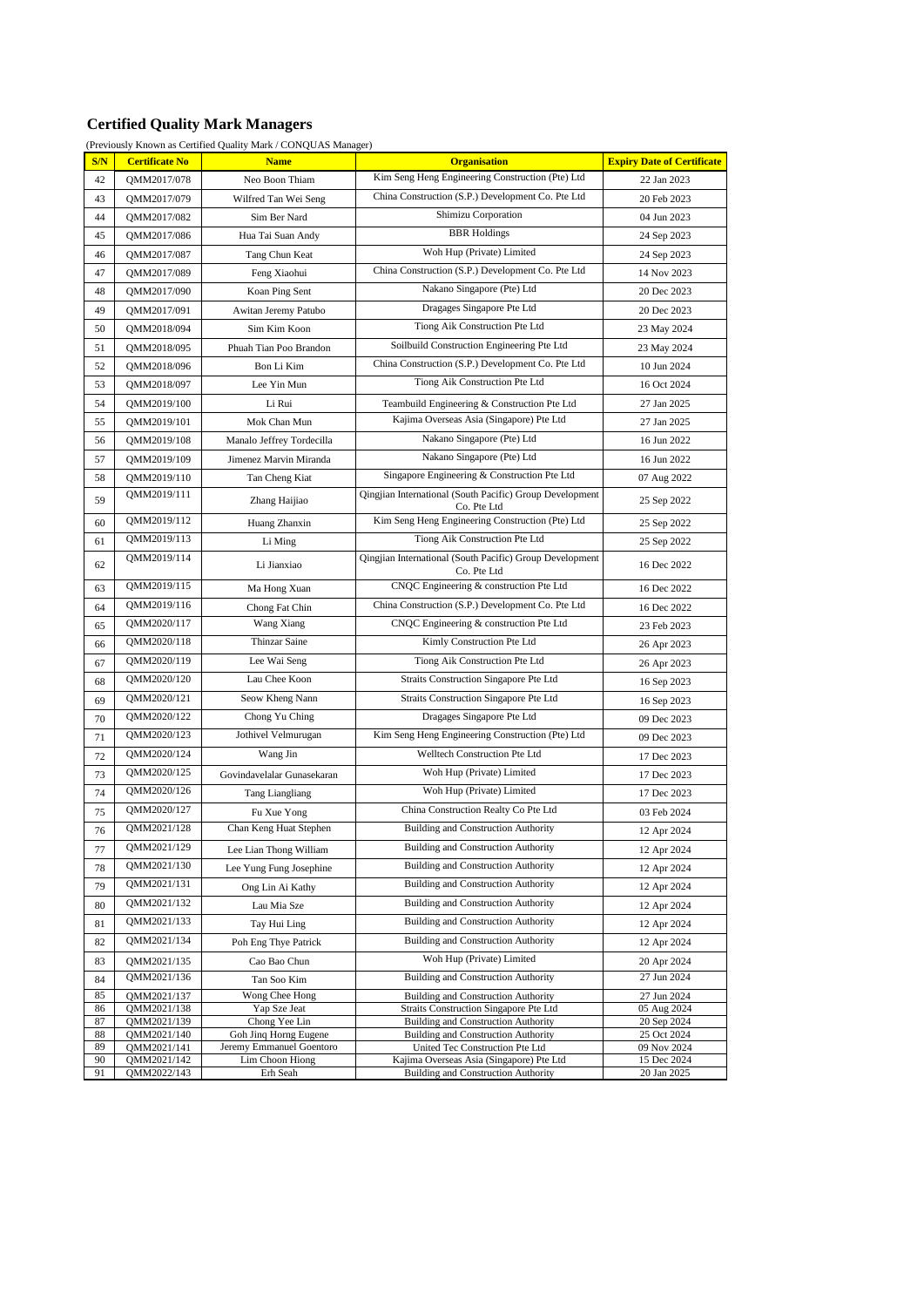| S/N            | <b>Certificate No</b> | <b>Name</b>                  | <b>Organisation</b>                                                     | <b>Expiry Date of Certificate</b> |
|----------------|-----------------------|------------------------------|-------------------------------------------------------------------------|-----------------------------------|
| $\mathbf{1}$   | CQM2008/002           | Wong Cheng Huat              | Guan Ho Construction Co. Pte Ltd                                        | 26 Nov 2023                       |
| $\overline{c}$ | CQM2009/003           | Lim Kian Huat                | Kwan Yong Construction Pte Ltd                                          | 04 Feb 2024                       |
| 3              | CQM2012/016           | Lee Pang Liang               | Welltech Construction Pte Ltd                                           | 18 Sep 2024                       |
| $\overline{4}$ | CQM2012/018           | Edwin Ong Hung Wen           | Teambuild Engineering & Construction Pte Ltd                            | 05 Dec 2024                       |
| 5              | CQM2013/019           | Cheng Lu Ho                  | Guan Ho Construction Co. Pte Ltd                                        | 13 Jan 2025                       |
| 6              | CQM2013/022           | Reynaldo Jr. Dolorito Cuadra | Ho Lee Construction Pte Ltd                                             | 02 Jun 2022                       |
| $\tau$         | CQM2013/023           | Hong Wee Khong               | Teambuild Engineering & Construction Pte Ltd                            | 02 Jun 2022                       |
| 8              | CQM2013/024           | Toh Chee Boon                | China Construction (S.P.) Development Co. Pte Ltd                       | 02 Jun 2022                       |
| 9              | CQM2013/026           | Cai Peishan                  | Ho Lee Construction Pte Ltd                                             | 28 Jul 2022                       |
| 10             | CQM2013/028           | Lee Kian Meng                | Ho Lee Construction Pte Ltd                                             | 28 Jul 2022                       |
| 11             | CQM2013/030           | Natividad Enrique Payumo     | Kajima Overseas Asia Pte Ltd                                            | 28 Jul 2022                       |
| 12             | CQM2013/031           | Lee Bee Ling                 | <b>BHCC Construction Pte Ltd</b>                                        | 23 Oct 2022                       |
| 13             | CQM2013/032           | Hettige Don Lalith Wasantha  | Kajima Overseas Asia Pte Ltd                                            | 06 Nov 2022                       |
| 14             | CQM2013/033           | Ung Moh Tuang                | Zheng Keng Engineering & Construction Pte Ltd                           | 06 Nov 2022                       |
| 15             | CQM2014/036           | Xu Feng Hua                  | China Jingye Engineering Corporation Ltd (Singapore<br>Branch)          | 26 Jan 2023                       |
| 16             | CQM2014/038           | Yang Lin                     | China Construction (S.P.) Development Co. Pte Ltd                       | 27 Feb 2023                       |
| 17             | CQM2014/039           | Lim Boon Huat                | China Construction (S.P.) Development Co. Pte Ltd                       | 27 Feb 2023                       |
| 18             | CQM2014/040           | Ong Keng Tat                 | China Construction (S.P.) Development Co. Pte Ltd                       | 27 Feb 2023                       |
| 19             | CQM2014/041           | Toh Chee Siang               | Qingjian International (South Pacific) Group Development<br>Co. Pte Ltd | 20 Mar 2023                       |
| 20             | CQM2014/042           | Ma Teng Tsair                | Qingjian International (South Pacific) Group Development<br>Co. Pte Ltd | 20 Mar 2023                       |
| 21             | COM2014/044           | Koh Teng Hua                 | Hytech Builders Pte Ltd                                                 | 22 Apr 2023                       |
| 22             | COM2014/045           | Chan Yew Cheong              | Qingjian International (South Pacific) Group Development<br>Co. Pte Ltd | 22 Apr 2023                       |
| 23             | CQM2014/046           | Adaikkan Gunasekar           | Kajima Overseas Asia Pte Ltd                                            | 22 Apr 2023                       |
| 24             | CQM2014/048           | Natarajan Kannan             | Obayashi Corporation                                                    | 23 Apr 2023                       |
| 25             | CQM2014/049           | Guo Shu Ting                 | Hytech Builders Pte Ltd                                                 | 06 May 2023                       |
| 26             | CQM2014/050           | Manojraj Somarajan           | Hytech Builders Pte Ltd                                                 | 06 May 2023                       |
| 27             | CQM2014/051           | Lee Phoi Yean                | Kajima Overseas Asia Pte Ltd                                            | 06 May 2023                       |
| 28             | CQM2014/052           | Phoa Choon Yau               | Hytech Builders Pte Ltd                                                 | 19 May 2023                       |
| 29             | CQM2014/053           | Yap Shin Tyng                | Qingjian International (South Pacific) Group Development<br>Co. Pte Ltd | 19 May 2023                       |
| 30             | CQM2014/054           | Phay Morgan                  | Sim Lin Construction Co. (Pte) Ltd                                      | 21 May 2023                       |
| 31             | CQM2014/055           | Tan Yong Ngee                | China Jingye Engineering Corporation Ltd<br>(Singapore Branch)          | 15 Jun 2023                       |
| 32             | COM2014/056           | Annadurai Rajadurai          | Millennium International Builder Pte Ltd                                | 17 Jun 2023                       |
| 33             | CQM2014/058           | Hao Rongshang                | Qingjian International (South Pacific) Group Development<br>Co. Pte Ltd | 06 Jul 2023                       |
| 34             | CQM2014/063           | Liew Yoke Ming               | Rich Construction Co Pte Ltd                                            | 03 Sep 2023                       |
| 35             | CQM2014/066           | Feng Tianru                  | China Construction (S.P.) Development Co. Pte Ltd                       | 08 Sep 2023                       |
| 36             | CQM2014/067           | Huang Xu                     | China Construction (S.P.) Development Co. Pte Ltd                       | 18 Sep 2023                       |
| 37             | CQM2014/068           | Shao Changfei                | China Construction (S.P.) Development Co. Pte Ltd                       | 18 Sep 2023                       |
| 38             | CQM2014/069           | Qiu Jun                      | Kwan Yong Construction Pte Ltd                                          | 18 Sep 2023                       |
| 39             | CQM2014/075           | Zhou Cheng Long              | Qingjian International (South Pacific) Group Development<br>Co. Pte Ltd | 09 Oct 2023                       |
| 40             | CQM2014/076           | Sathyamoorthi Srinivasan     | Lum Chang Building Contractors Pte Ltd                                  | 24 Nov 2023                       |
| 41             | CQM2014/077           | Zhang Shu Wen                | China Construction (S.P.) Development Co. Pte Ltd                       | 24 Nov 2023                       |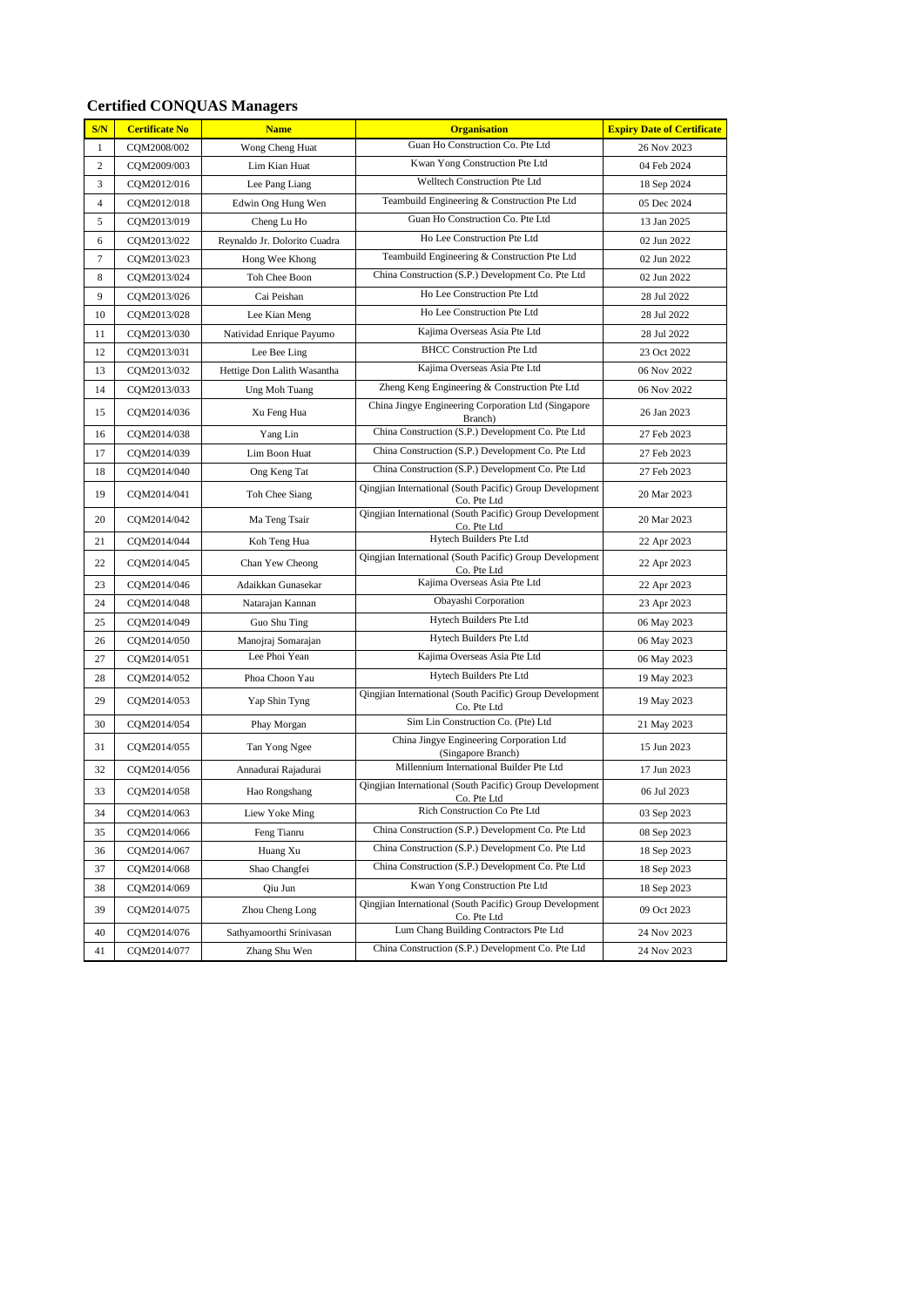| S/N | <b>Certificate No</b> | <b>Name</b>              | <b>Organisation</b>                                               | <b>Expiry Date of Certificate</b> |
|-----|-----------------------|--------------------------|-------------------------------------------------------------------|-----------------------------------|
| 42  | COM2014/078           | Poon Sai Kit             | China Construction (S.P.) Development Co. Pte Ltd                 | 03 Dec 2023                       |
| 43  | COM2015/080           | Luan Xue Jun             | China Construction (S.P.) Development Co. Pte Ltd                 | 21 Jan 2024                       |
| 44  | COM2015/083           | Tan Tin Chee             | China Construction (S.P.) Development Co. Pte Ltd                 | 23 Mar 2024                       |
| 45  | COM2015/084           | Poh Kim Siah             | VICO Construction Pte Ltd                                         | 24 Mar 2024                       |
| 46  | CQM2015/085           | Ramu Rajesh              | Straits Construction Singapore Pte Ltd                            | 15 Apr 2024                       |
| 47  | COM2015/089           | Heng Wui Meng            | Chiu Teng Construction Realty Co. Pte Ltd                         | 06 Jul 2024                       |
| 48  | COM2015/091           | Lim Loo Kit              | China Construction (S.P.) Development Co. Pte Ltd                 | 10 Aug 2024                       |
| 49  | COM2015/092           | Koh Kin Huat             | Chip Eng Seng Contractors (1988) Pte Ltd                          | 10 Aug 2024                       |
| 50  | COM2015/094           | Liaw Chin Huat           | SH Design & Build Pte Ltd                                         | 10 Aug 2024                       |
| 51  | COM2015/096           | Oin Xu Hui               | Welltech Construction Pte Ltd                                     | 10 Aug 2024                       |
| 52  | COM2015/099           | Chew Sang Fatt           | Chiu Teng Construction Co Pte Ltd                                 | 27 Aug 2024                       |
| 53  | CQM2015/100           | Tan Seaco                | Chiu Teng Construction Co Pte Ltd                                 | 27 Aug 2024                       |
| 54  | COM2015/101           | Chen Weikai              | Chiu Teng Construction Co Pte Ltd                                 | 27 Aug 2024                       |
| 55  | COM2015/102           | Tan Chee Kiong Casey     | Koh Brothers Building & Civil Engineering Contractor<br>(Pte) Ltd | 27 Aug 2024                       |
| 56  | COM2015/106           | Lu Hao                   | China Construction Realty Co Pte Ltd                              | 03 Dec 2024                       |
| 57  | COM2016/108           | Kong Peng Sun            | China Construction (S.P.) Development Co. Pte Ltd                 | 10 Feb 2025                       |
| 58  | COM2016/115           | Poh Kai Li               | China Construction (S.P.) Development Co. Pte Ltd                 | 21 Mar 2025                       |
| 59  | COM2016/119           | Ko Yue Chai              | Nanjing Dadi Construction (Group) Co Pte Ltd                      | 16 May 2022                       |
| 60  | COM2016/120           | Tng Bi Da (Tang Bida)    | Kay Lim Construction & Trading Pte Ltd                            | 16 May 2022                       |
| 61  | COM2016/121           | Pang Wai Wah             | SPIM Consultants Pte Ltd                                          | 16 May 2022                       |
| 62  | COM2016/123           | Sim Aik Cheng            | <b>Expand Construction Pte Ltd</b>                                | 08 Jun 2022                       |
| 63  | COM2016/124           | Siew Tet Wah Kenneth     | <b>Expand Construction Pte Ltd</b>                                | 16 Jun 2022                       |
| 64  | COM2016/125           | Liu Luo Sheng            | Welltech Construction Pte Ltd                                     | 16 Jun 2022                       |
| 65  | CQM2016/127           | Guo Xue Yi               | CNQC Engineering & Construction Pte Ltd                           | 28 Jun 2022                       |
| 66  | COM2016/128           | Moses Anton Soosaithasan | Straits Construction Singapore Pte Ltd                            | 28 Jun 2022                       |
| 67  | COM2016/129           | Heng Choon Leng          | Progressive Builders Pte Ltd                                      | 11 Jul 2022                       |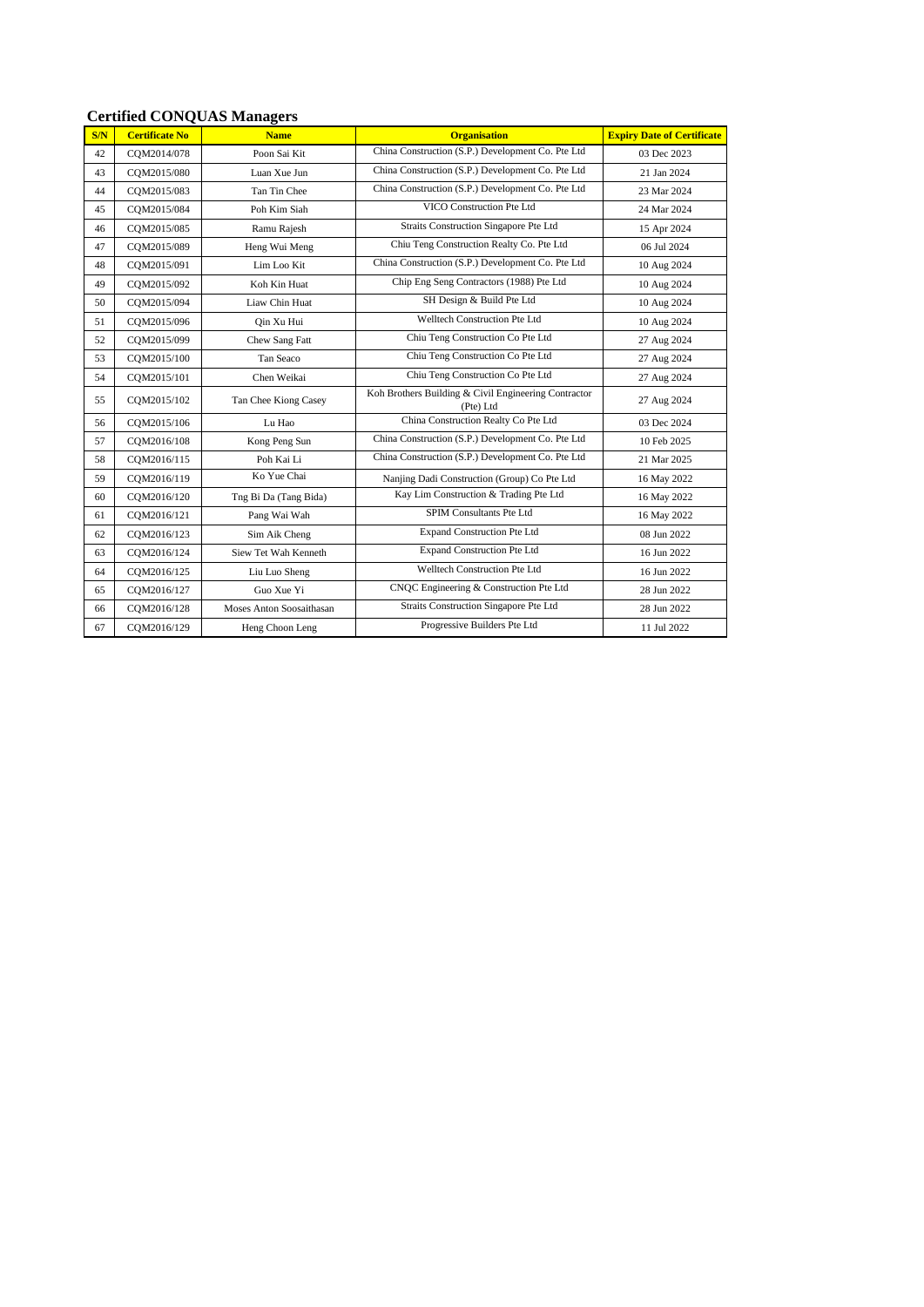| S/N | <b>Certificate No</b> | <b>Name</b>                      | <b>Organisation</b>                                            | <b>Expiry Date of Certificate</b> |
|-----|-----------------------|----------------------------------|----------------------------------------------------------------|-----------------------------------|
| 68  | CQM2016/130           | Lim Ming Leng, Joyce             | <b>Expand Construction Pte Ltd</b>                             | 11 Jul 2022                       |
| 69  | CQM2016/131           | Ooi Hock Yee                     | CMC Construction Pte Ltd                                       | 11 Jul 2022                       |
| 70  | CQM2016/132           | Panneerselvam S/O Ramasamy       | CMC Construction Pte Ltd                                       | 11 Jul 2022                       |
| 71  | CQM2016/133           | Chew Lay Keng                    | CMC Construction Pte Ltd                                       | 11 Jul 2022                       |
| 72  | CQM2016/134           | Loh Chung Tat                    | CMC Construction Pte Ltd                                       | 11 Jul 2022                       |
| 73  | CQM2016/135           | Edgardo Casaje Castillo          | Teambuild Engineering & Construction Pte Ltd                   | 27 Jul 2022                       |
| 74  | CQM2016/136           | Subramaniyan Purushothaman       | Sim Lian Construction Co Pte Ltd                               | 27 Jul 2022                       |
| 75  | CQM2016/137           | Loh Chin Guan                    | Hock Guan Cheong Builder Pte Ltd                               | 27 Jul 2022                       |
| 76  | CQM2016/138           | Geng Tianming                    | Newcon Builders Pte Ltd                                        | 27 Jul 2022                       |
| 77  | CQM2016/140           | Kyaw Swar Tun                    | LC & T Builder (1971) Pte Ltd                                  | 27 Jul 2022                       |
| 78  | CQM2016/142           | Aung Myint Tun                   | LC & T Builder (1971) Pte Ltd                                  | 27 Jul 2022                       |
| 79  | CQM2016/143           | Sameen Sikkander Haja Mohideen   | Kay Lim Construction & Trading Pte Ltd                         | 18 Aug 2022                       |
| 80  | CQM2016/144           | Say Noriel Tamayo                | Teambuild Engineering & Construction Pte Ltd                   | 18 Aug 2022                       |
| 81  | CQM2016/145           | Dai Xi                           | Kay Lim Construction & Trading Pte Ltd                         | 18 Aug 2022                       |
| 82  | CQM2016/146           | Tang Yu Yu                       | Kay Lim Construction & Trading Pte Ltd                         | 18 Aug 2022                       |
| 83  | CQM2016/147           | Wang Ji Wei                      | China Jingye Engineering Corporation Ltd<br>(Singapore Branch) | 14 Sep 2022                       |
| 84  | CQM2016/149           | Low See Lim                      | Hock Guan Cheong Builder Pte Ltd                               | 14 Sep 2022                       |
| 85  | CQM2016/151           | Ye Ye Aung                       | SB (Procurement) Pte Ltd                                       | 10 Nov 2022                       |
| 86  | CQM2016/152           | Ng Huck Aik                      | Nakano Singapore (Pte) Ltd                                     | 10 Oct 2022                       |
| 87  | CQM2016/153           | Gan Wee Thye                     | Woh Hup (Private) Limited                                      | 10 Nov 2022                       |
| 88  | CQM2016/154           | Li Peng                          | <b>BHCC Construction Pte Ltd</b>                               | 07 Dec 2022                       |
| 89  | CQM2016/156           | Tan Ah Kiong                     | Lum Chang Building Contractors Pte Ltd                         | 07 Dec 2022                       |
| 90  | CQM2016/157           | Warner Gonzalo                   | <b>Expand Construction Pte Ltd</b>                             | 07 Dec 2022                       |
| 91  | CQM2016/158           | Tan Chee Keong                   | Thian Sung Construction Pte Ltd                                | 07 Dec 2022                       |
| 92  | CQM2017/159           | Lee Yong Miang                   | <b>Expand Construction Pte Ltd</b>                             | 22 Jan 2022                       |
| 93  | CQM2017/161           | He Wei Jie Damien                | Kwan Yong Construction Pte Ltd                                 | 22 Jan 2023                       |
| 94  | CQM2017/162           | Tan Lian Soon Sam                | Thian Sung Construction Pte Ltd                                | 22 Jan 2023                       |
| 95  | CQM2017/164           | Kang Yeong Chern                 | Lum Chang Building Contractors Pte Ltd                         | 22 Jan 2023                       |
| 96  | CQM2017/165           | Aung Kyaw Sint                   | <b>Expand Construction Pte Ltd</b>                             | 22 Jan 2023                       |
| 97  | CQM2017/166           | Yu Kong Nguan                    | China Construction (S.P.) Development Co. Pte Ltd              | 20 Feb 2023                       |
| 98  | CQM2017/167           | Chan Yang Shou David             | Lum Chang Building Contractors Pte Ltd                         | 20 Feb 2023                       |
| 99  | CQM2017/168           | Chai Ming Hui Gerald             | Kwan Yong Construction Pte Ltd                                 | 20 Feb 2023                       |
| 100 | CQM2017/171           | Tan Choo Boon Josh               | Surbana Jurong Consultants Pte Ltd                             | 20 Feb 2023                       |
| 101 | CQM2017/173           | Wang Qing                        | Welltech Construction Pte Ltd                                  | 11 Apr 2023                       |
| 102 | CQM2017/176           | Sim Yun Lay                      | Kay Lim Construction & Trading Pte Ltd                         | 11 Apr 2023                       |
| 103 | CQM2017/177           | Caridad Roberto Magno            | Kay Lim Construction & Trading Pte Ltd                         | 11 Apr 2023                       |
| 104 | CQM2017/178           | Chong Tse Yong                   | Kay Lim Construction & Trading Pte Ltd                         | 11 Apr 2023                       |
| 105 | CQM2017/180           | Romeo Lorenzo Sta Ana            | China Construction (S.P.) Development Co. Pte Ltd              | 11 Apr 2023                       |
| 106 | CQM2017/181           | Ong Shih Liang                   | Sunhuan Construction Pte Ltd                                   | 11 Apr 2023                       |
| 107 | CQM2017/182           | Chee Shee Tuck                   | LC & T Builder (1971) Pte Ltd                                  | 11 Apr 2023                       |
| 108 | CQM2017/184           | Tan Teck Siong                   | <b>BHCC Construction Pte Ltd</b>                               | 11 Apr 2023                       |
| 109 | CQM2017/186           | Tan Huat Ping                    | Welltech Construction Pte Ltd                                  | 11 Apr 2023                       |
| 110 | CQM2017/188           | Kodihalli Poonam Sharath Chandra | <b>BBR</b> Holdings                                            | 11 Apr 2023                       |
| 111 | CQM2017/189           | Lee Yong Lye Roy                 | <b>Expand Construction Pte Ltd</b>                             | 04 Jun 2023                       |
| 112 | CQM2017/193           | Fong Wai Kwok                    | Sim Lian Construction Co Pte Ltd                               | 06 Jul 2023                       |
| 113 | CQM2017/194           | Cheong Weng Hoe                  | Penta-Ocean Construction Co Pte Ltd                            | 06 Jul 2023                       |
| 114 | CQM2017/196           | Phyu Phyu Thwe                   | Welltech Construction Pte Ltd                                  | 06 Jul 2023                       |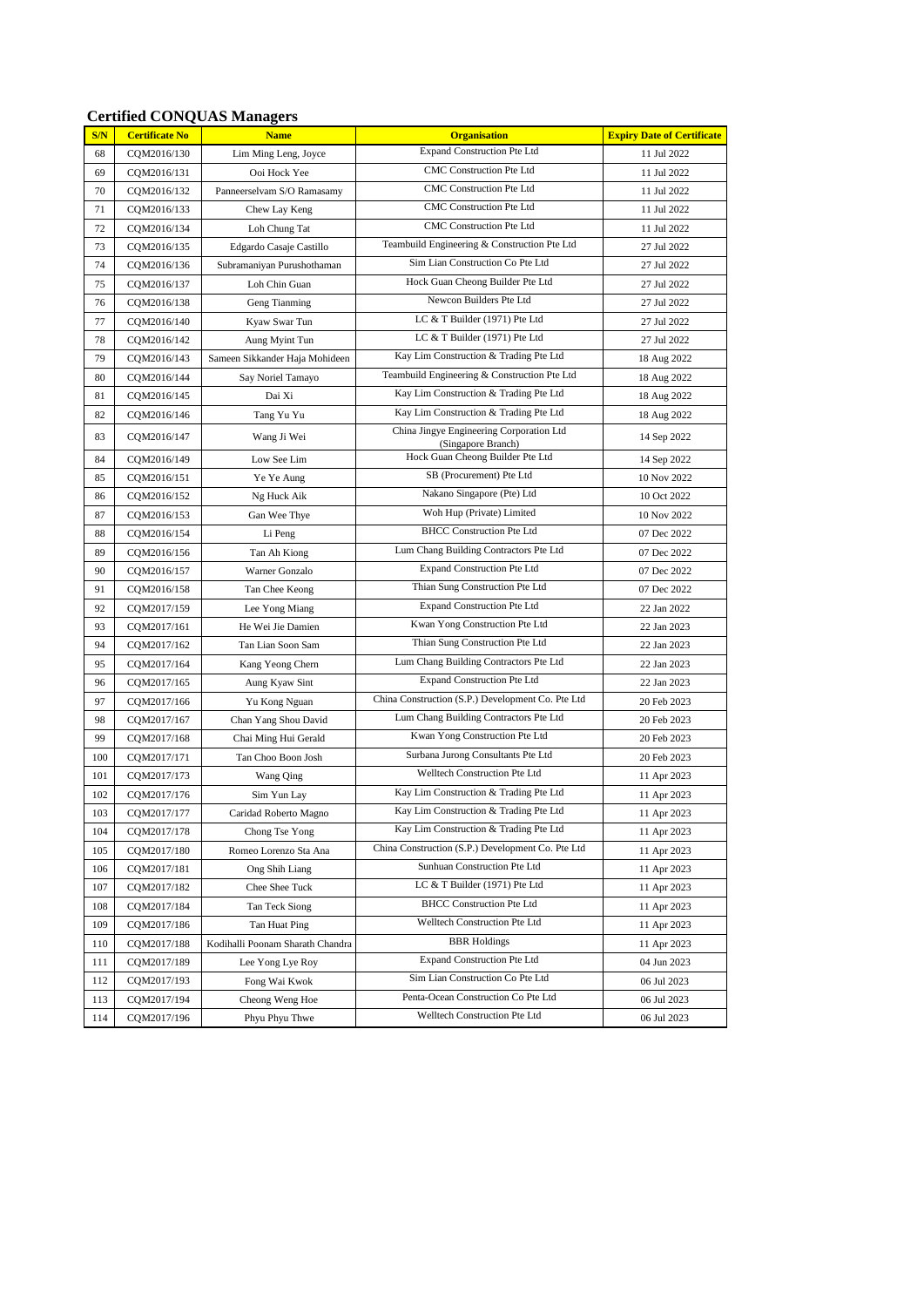| S/N | <b>Certificate No</b> | <b>Name</b>                    | <b>Organisation</b>                                                | <b>Expiry Date of Certificate</b> |
|-----|-----------------------|--------------------------------|--------------------------------------------------------------------|-----------------------------------|
| 115 | CQM2017/197           | Sandi Su Hlaing                | Boustead Projects E & C Pte Ltd                                    | 06 Jul 2023                       |
| 116 | CQM2017/200           | Chow Chee Wah, Max             | Wee Poh Construction Co. Pte Ltd                                   | 06 Jul 2023                       |
| 117 | CQM2017/202           | Arch Nangit Abineta            | HP Construction & Engineering Pte Ltd                              | 06 Jul 2023                       |
| 118 | CQM2017/203           | Mariadhas Ebhitus Kings Xavier | Lum Chang Building Contractors Pte Ltd                             | 06 Jul 2023                       |
| 119 | COM2017/206           | Chai Koh Fong                  | Woh Hup (Private) Limited                                          | 10 Jul 2023                       |
| 120 | CQM2017/207           | Chern Key                      | Lum Chang Building Contractors Pte Ltd                             | 07 Aug 2023                       |
| 121 | CQM2017/208           | Wong Wei Chern                 | LBD Engineering Pte Ltd                                            | 07 Aug 2023                       |
| 122 | CQM2017/209           | Ong Lai Seong                  | LC & T Builder (1971) Pte Ltd                                      | 07 Aug 2023                       |
| 123 | CQM2017/211           | Sun Binbin                     | Chiu Teng Construction Co Pte Ltd                                  | 07 Aug 2023                       |
| 124 | CQM2017/213           | Yeo Kok Seng Gavin             | Lian Soon Construction Pte Ltd                                     | 21 Sep 2023                       |
| 125 | CQM2017/214           | Lau Sie Khoon                  | Ho Lee Construction Pte Ltd                                        | 21 Sep 2023                       |
| 126 | COM2017/215           | Alvin Abenes Cada              | Ho Lee Construction Pte Ltd                                        | 21 Sep 2023                       |
| 127 | CQM2017/216           | Santos, Venise Emmanuel Rupido | Penta-Ocean Construction Co Pte Ltd                                | 21 Sep 2023                       |
| 128 | CQM2017/218           | <b>Sng Boon Siang</b>          | Kaylim Construction & Trading Pte Ltd                              | 21 Sep 2023                       |
| 129 | CQM2017/219           | Loh Reddy                      | Ho Lee Construction Pte Ltd                                        | 21 Sep 2023                       |
| 130 | CQM2017/221           | Zhang Hongshan                 | China Construction (SP) Development Co. Pte. Ltd.                  | 21 Sep 2023                       |
| 131 | CQM2017/222           | Geraldine Lopez Corpus         | CES Engineering & Construction Pte Ltd                             | 24 Sep 2023                       |
| 132 | CQM2017/223           | Goh Choon Loong                | China Jinye Engineering Corporation (Singapore Branch)             | 24 Sep 2023                       |
| 133 | CQM2017/226           | Teo Kian Ling Koreen           | Boustead Projects E & C Pte Ltd                                    | 31 Oct 2023                       |
| 134 | CQM2017/227           | Ren Xiu Ping                   | Newcon Builders Pte Ltd                                            | 10 Jun 2024                       |
| 135 | CQM2017/230           | Wong Kian How                  | LBD Engineering Pte Ltd                                            | 14 Nov 2023                       |
| 136 | CQM2017/231           | Robert Peter Megia Forbes      | Kajima Overseas Asia (Singapore) Pte Ltd                           | 14 Nov 2023                       |
| 137 | CQM2018/232           | Chen Yu Wen                    | China Construction (S.P.) Development Co. Pte Ltd                  | 09 Jan 2024                       |
| 138 | CQM2018/233           | Hoo Wai Keong                  | HP Construction & Engineering Pte Ltd                              | 09 Jan 2024                       |
| 139 | CQM2018/234           | Yong Poh Tsan                  | China Construction (S.P.) Development Co. Pte Ltd                  | 09 Jan 2024                       |
| 140 | CQM2018/237           | Guo Shou Yi                    | China Construction (S.P.) Development Co. Pte Ltd                  | 06 Feb 2024                       |
| 141 | CQM2018/238           | Lim Chai Yun                   | Lum Chang Building Contractors Pte Ltd                             | 06 Feb 2024                       |
| 142 | CQM2018/240           | Liu Yang                       | China Construction Realty Co Pte Ltd                               | 06 Feb 2024                       |
| 143 | COM2018/241           | Hoe Swee Seng                  | Welltech Construction Pte Ltd                                      | 06 Feb 2024                       |
| 144 | CQM2018/246           | Lim Aik Jin Victor             | Welltech Construction Pte Ltd                                      | 07 Feb 2024                       |
| 145 | CQM2018/247           | Cao Weimin                     | Newcon Builders Pte Ltd                                            | 25 Feb 2024                       |
| 146 | CQM2018/249           | Dondee PagawayPulacan          | Newcon Builders Pte Ltd                                            | 25 Feb 2024                       |
| 147 | CQM2018/251           | Gan Yong Chong                 | Hock Guan Cheong Builder Pte Ltd                                   | 14 Mar 2024                       |
| 148 | CQM2018/252           | Tan Han Kiong                  | <b>Right Construction Pte Ltd</b>                                  | 14 Mar 2024                       |
| 149 | CQM2018/253           | Lu Jun Hui                     | China Jingye Construction Engineering (Singapore) Pte Ltd          | 14 Mar 2024                       |
| 150 | CQM2018/254           | Zhang Ming Yu                  | China Jingye Engineering Corporation Limited (Singapore<br>Branch) | 14 Mar 2024                       |
| 151 | CQM2018/255           | Tan Kheng Chuan Eric           | <b>SDK</b> Consortium                                              | 14 Mar 2024                       |
| 152 | CQM2018/257           | Chew Choon Ngee Justin         | Kimly Construction Pte Ltd                                         | 15 Apr 2024                       |
| 153 | CQM2018/261           | Ke Ren Feng                    | Lim Wen Heng Construction Pte Ltd                                  | 15 Apr 2024                       |
| 154 | CQM2018/263           | Veeramuthu Balakrishnan        | Kay Lim Construction & Trading Pte Ltd                             | 15 Apr 2024                       |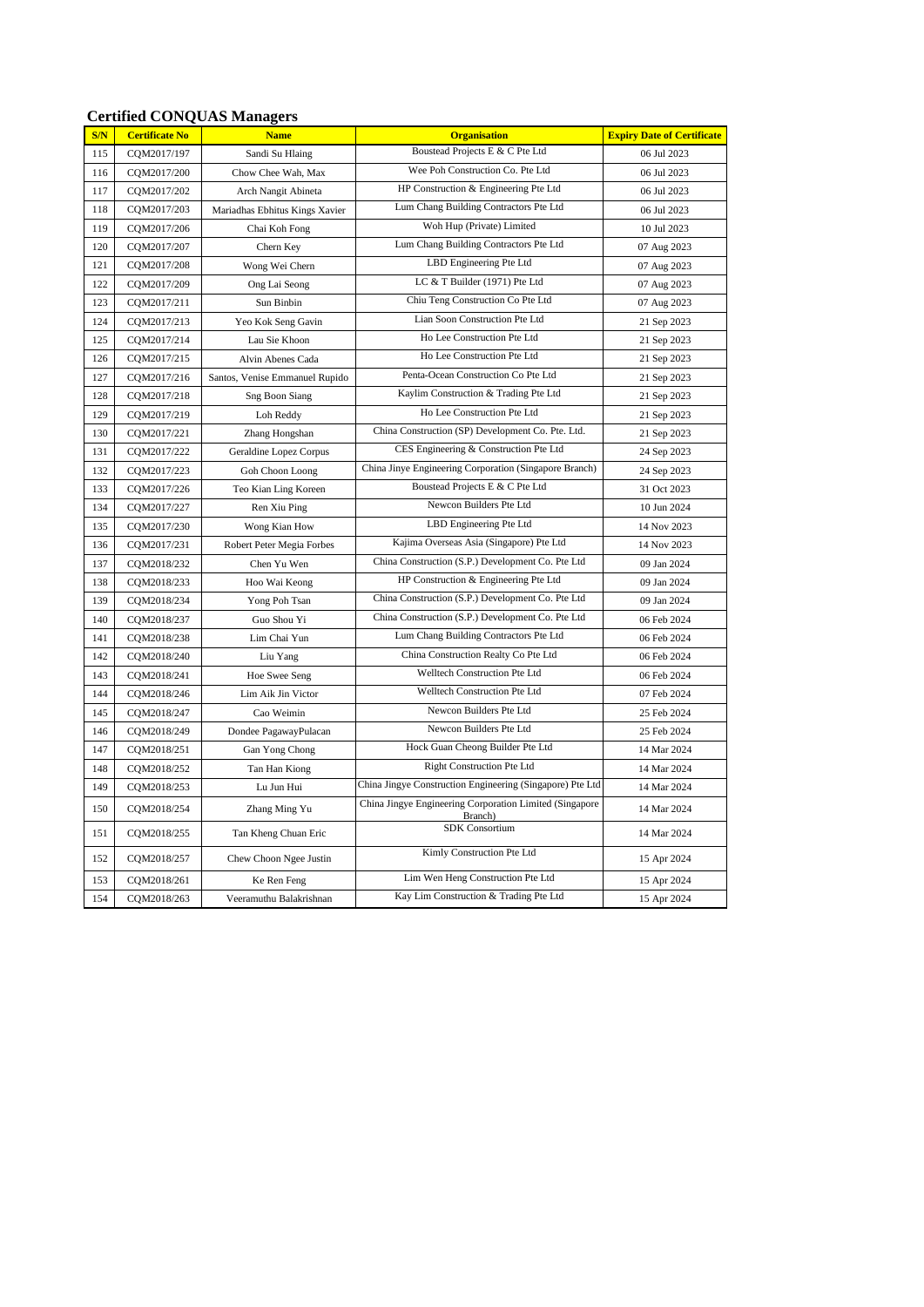| S/N | <b>Certificate No</b> | <b>Name</b>                   | <b>Organisation</b>                                            | <b>Expiry Date of Certificate</b> |
|-----|-----------------------|-------------------------------|----------------------------------------------------------------|-----------------------------------|
| 155 | CQM2018/266           | Gepes, Francis Louie          | Lum Chang Building Contractors Pte Ltd                         | 23 May 2024                       |
| 156 | CQM2018/269           | Mahencio Alvin Matanguihan    | Lum Chang Building Contractors Pte Ltd                         | 23 May 2024                       |
| 157 | CQM2018/273           | Lau Soon Wah                  | <b>Expand Construction Pte Ltd</b>                             | 23 May 2024                       |
| 158 | CQM2018/275           | Xiao Ge                       | China Jingye Engineering Corporation Ltd<br>(Singapore Branch) | 23 May 2024                       |
| 159 | COM2018/276           | Puah Keng Chew                | Right Construction Pte Ltd                                     | 23 May 2024                       |
| 160 | CQM2018/278           | Oh Say Yong                   | Precise Development Pte Ltd                                    | 10 Jun 2024                       |
| 161 | CQM2018/279           | Teh Chin Kung                 | Welltech Construction Pte Ltd                                  | 10 Jun 2024                       |
| 162 | CQM2018/281           | Chen Dejun                    | H P Construction & Engineering Pte Ltd                         | 10 Jun 2024                       |
| 163 | CQM2018/283           | Soriano Jasmine Mendoza       | Lum Chang Building Contractors Pte Ltd                         | 10 Jun 2024                       |
| 164 | CQM2018/284           | Amal Kanti Barua              | Shimizu Corporation                                            | 15 Jul 2024                       |
| 165 | COM2018/285           | Cuadra Ma Cecilia Dolorito    | Ho Lee Construction Pte Ltd                                    | 15 Jul 2024                       |
| 166 | CQM2018/286           | Teo Huat Soon Jeffrey         | <b>Expand Construction Pte Ltd</b>                             | 15 Jul 2024                       |
| 167 | CQM2018/289           | Chan Rui Ming Raymond         | LBD Engineering Pte Ltd                                        | 08 Aug 2024                       |
| 168 | CQM2018/290           | Ye Maosheng                   | Nanjing Dadi Construction (Group) Co Ltd Singapore<br>Branch   | 08 Aug 2024                       |
| 169 | CQM2018/293           | Kwek Hai Soon                 | Nanjing Dadi Construction (Group) Co Ltd Singapore<br>Branch   | 26 Aug 2024                       |
| 170 | CQM2018/294           | Raymund Chua Geonzon          | Kimly Construction Pte Ltd                                     | 12 Sep 2024                       |
| 171 | CQM2018/297           | Lee Yen How                   | Lum Chang Building Contractors Pte Ltd                         | 12 Sep 2024                       |
| 172 | CQM2018/299           | Shi Wenyang                   | Sim Lian Construction Co (Pte) Ltd                             | 18 Sep 2024                       |
| 173 | COM2018/301           | Adam Ubaidalla                | Ho Lee Construction Pte Ltd                                    | 18 Sep 2024                       |
| 174 | CQM2018/302           | <b>Esteddy Sigue Nunez</b>    | <b>Expand Construction Pte Ltd</b>                             | 18 Sep 2024                       |
| 175 | COM2018/304           | Han Aye Soe                   | Kaylim Construction & Trading Pte Ltd                          | 16 Oct 2024                       |
| 176 | COM2018/305           | Fu Yek Keong                  | H P Construction & Engineering Pte Ltd                         | 16 Oct 2024                       |
| 177 | CQM2018/309           | Gan Chin Seng                 | Sim Lian Construction Co (Pte) Ltd                             | 30 Oct 2024                       |
| 178 | CQM2018/310           | Voon Boo Khoon                | Kay Lim Construction & Trading Pte Ltd                         | 30 Oct 2024                       |
| 179 | CQM2018/311           | Ong Pang Hian (Wang Bangxian) | <b>Expand Construction Pte Ltd</b>                             | 11 Dec 2024                       |
| 180 | CQM2018/312           | Loy Hui Suan                  | Qingjian International (SP) Group Development Co. Pte<br>Ltd   | 11 Dec 2024                       |
| 181 | CQM2018/313           | Elmer Hilario Dela Cruz       | Straits Construction Singapore Pte Ltd                         | 11 Dec 2024                       |
| 182 | CQM2018/315           | Koh Keow Beng                 | Chip Eng Seng Contractors (1988) Pte Ltd                       | 11 Dec 2024                       |
| 183 | CQM2019/318           | Raralio Noel Mingming         | Chip Eng Seng Contractors (1988) Pte Ltd                       | 27 Jan 2025                       |
| 184 | CQM2019/319           | Naveen Kumar Kanojia          | China Communications Construction Company                      | 27 Jan 2025                       |
| 185 | CQM2019/323           | Ting Huat Hee                 | Kay Lim Construction & Trading Pte Ltd                         | 27 Jan 2025                       |
| 186 | CQM2019/324           | Guo Hongtao                   | <b>BHCC Construction Pte Ltd</b>                               | 27 Jan 2025                       |
| 187 | CQM2019/325           | Subramanian Karthick          | Jia Yi Construction Pte Ltd                                    | 27 Jan 2025                       |
| 188 | CQM2019/328           | Tay Yang Leng Mervyn          | Vigcon Construction Pte Ltd                                    | 27 Jan 2025                       |
| 189 | COM2019/329           | Chua Hoe Seang                | Kay Lim Construction & Trading Pte Ltd                         | 27 Jan 2025                       |
| 190 | CQM2019/330           | Wai Phyo Aung                 | Kay Lim Construction & Trading Pte Ltd                         | 27 Jan 2025                       |
| 191 | CQM2019/331           | Indra Sujanto                 | Kajima Overseas Asia (Singapore) Pte Ltd                       | 13 Mar 2025                       |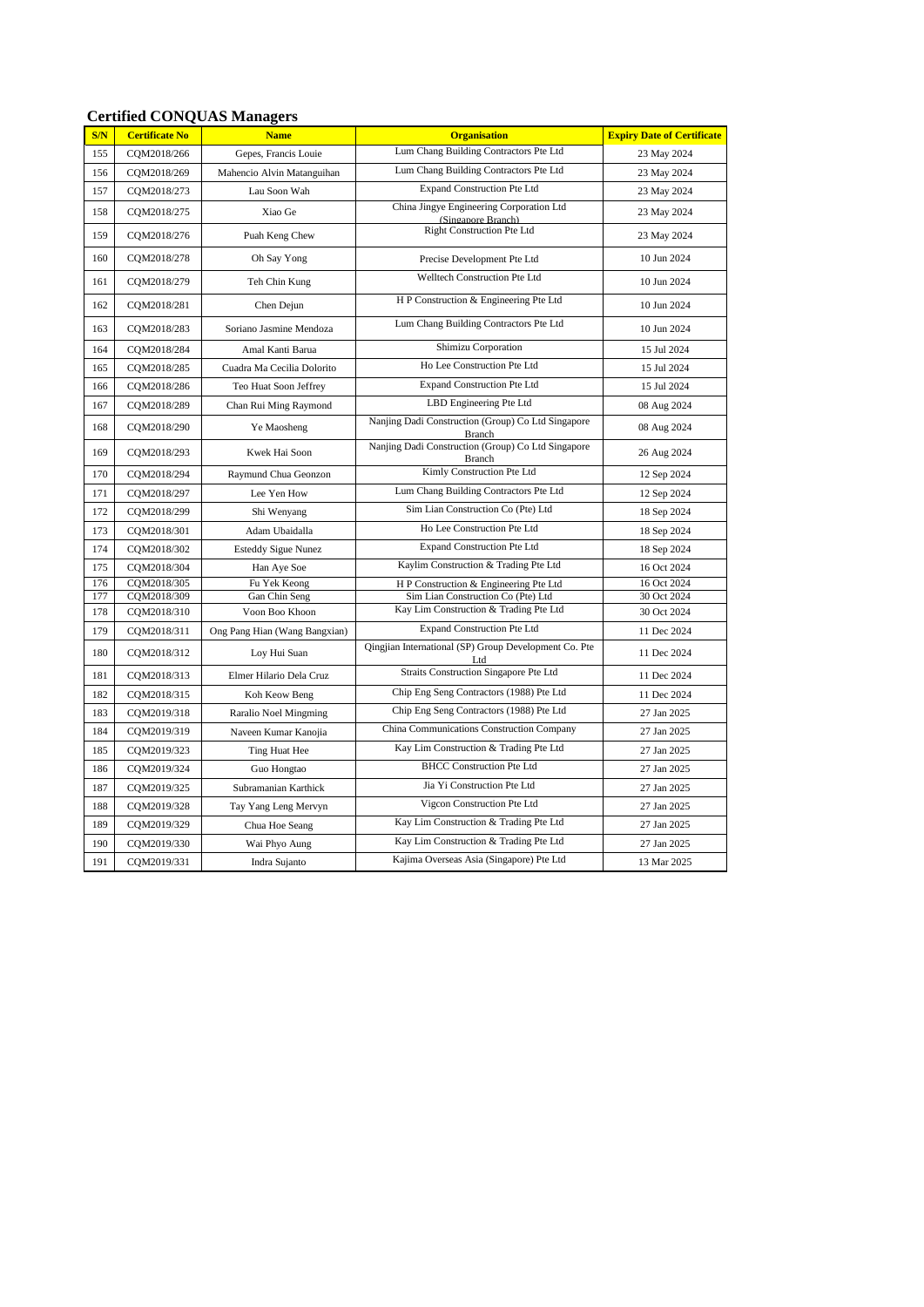| S/N | <b>Certificate No</b> | <b>Name</b>                            | <b>Organisation</b>                                                            | <b>Expiry Date of Certificate</b> |
|-----|-----------------------|----------------------------------------|--------------------------------------------------------------------------------|-----------------------------------|
| 192 | COM2019/336           | Cayanan Jerrymie Manabat               | Quek Hock Seng Construction Pte Ltd                                            | 15 Apr 2025                       |
| 193 | CQM2019/337           | Du Mingfeng                            | Nanjing Dadi Construction (Group) Co Ltd Singapore<br>Branch                   | 15 Apr 2025                       |
| 194 | CQM2019/338           | Lim See Hock                           | Builder 90 Pte Ltd                                                             | 15 Apr 2025                       |
| 195 | CQM2019/344           | Tan Wei Xiang                          | China Construction Realty Co Pte Ltd                                           | 16 Jun 2022                       |
| 196 | CQM2019/345           | Hla Naing                              | Unemployed                                                                     | 16 Jun 2022                       |
| 197 | CQM2019/346           | Lim Teng Han Richie                    | Sembcorp Design and Construction Pte Ltd                                       | 16 Jun 2022                       |
| 198 | CQM2019/347           | See Chun Wei Adrian                    | Kimly Construction Pte Ltd                                                     | 16 Jun 2022                       |
| 199 | CQM2019/348           | Wu Peng                                | China Jinye Engineering Corporation Limited (Singapore                         | 16 Jun 2022                       |
| 200 | CQM2019/349           | Randy Paz Julaton                      | Penta Ocean Construction Co Pte Ltd                                            | 16 Jun 2022                       |
| 201 | CQM2019/350           | Li Leiyuan                             | <b>Oingjian International (South Pacific) Group Development</b><br>Co. Pte Ltd | 16 Jun 2022                       |
| 202 | CQM2019/351           | Derrick Fajilan Fetalvero              | Newcon Builders Pte Ltd                                                        | 16 Jun 2022                       |
| 203 | CQM2019/353           | Lin Li                                 | Wan Chung Construction (S) Pte Ltd                                             | 15 Jul 2022                       |
| 204 | CQM2019/354           | Lim Boon Piew                          | Zheng Keng Engineering & Construction Pte Ltd                                  | 15 Jul 2022                       |
| 205 | CQM2019/355           | Tng Yi Da, Alvin<br>(Tang Yida, Alvin) | Kay Lim Construction & Trading Pte Ltd                                         | 15 Jul 2022                       |
| 206 | COM2019/356           | Kong Chee Vui<br>@ Christopher         | CES Engineering & Construction Pte Ltd                                         | 07 Aug 2022                       |
| 207 | CQM2019/357           | Cheng Chin Meng                        | Kay Lim Construction & Trading Pte Ltd                                         | 07 Aug 2022                       |
| 208 | CQM2019/358           | Chen Chong                             | Trust-Build Engineering & Construction Pte Ltd                                 | 07 Aug 2022                       |
| 209 | CQM2019/359           | Shajimoon S/O Chellappan               | Sim Lian Construction Co (Pte) Ltd                                             | 07 Aug 2022                       |
| 210 | CQM2019/360           | Zhang Song                             | China Construction (S.P.) Development Co. Pte Ltd                              | 07 Aug 2022                       |
| 211 | CQM2019/361           | Nilar @ Tan Un Hway                    | China Jinye Engineering Corporation Limited<br>(Singapore Branch)              | 04 Sep 2022                       |
| 212 | CQM2019/362           | Wang Ling                              | China Construction (S.P.) Development Co. Pte Ltd                              | 04 Sep 2022                       |
| 213 | CQM2019/363           | Mohammed Lukman Bin Haji Omar          | Newcon Builders Pte Ltd                                                        | 04 Sep 2022                       |
| 214 | CQM2019/364           | Cha Mui Gek                            | Tiong Aik Construction Pte Ltd                                                 | 25 Sep 2022                       |
| 215 | CQM2019/365           | Gao Yun Chao                           | Qingjian International (South Pacific) Group Development<br>Co. Pte Ltd        | 25 Sep 2022                       |
| 216 | CQM2019/366           | Tan Hui Sian Martina                   | Sembcorp Design and Construction Pte Ltd                                       | 25 Sep 2022                       |
| 217 | CQM2019/367           | Heng Jin We Philip                     | Ho Lee Construction Pte Ltd                                                    | 06 Oct 2022                       |
| 218 | CQM2019/368           | Wang Tianyu                            | Lian Ho Lee Construction (Private) Limited                                     | 06 Oct 2022                       |
| 219 | CQM2019/369           | Teh Kok Leong                          | Rich Construction Company Pte Ltd                                              | 16 Dec 2022                       |
| 220 | CQM2019/370           | Kalivaradhan Marimuthu                 | CKR Contract Services Pte Ltd                                                  | 16 Dec 2022                       |
| 221 | CQM2019/371           | Kok Chia Ling                          | Newcon Builders Pte Ltd                                                        | 16 Dec 2022                       |
| 222 | CQM2019/372           | Yu Liang Ming                          | China Construction Realty Co Pte Ltd                                           | 16 Dec 2022                       |
| 223 | CQM2019/373           | Lin Yuxiang                            | <b>BHCC Construction Pte Ltd</b>                                               | 16 Dec 2022                       |
| 224 | CQM2019/374           | Chua Choon Haw Joseph                  | <b>BHCC Construction Pte Ltd</b>                                               | 16 Dec 2022                       |
| 225 | CQM2019/375           | Tang Yang Khang                        | <b>BHCC Construction Pte Ltd</b>                                               | 16 Dec 2022                       |
| 226 | CQM2019/376           | Gao Yandi                              | CNQC Engineering & Construction Pte Ltd                                        | 16 Dec 2022                       |
| 227 | CQM2019/377           | Naguit May-Lyn Pinuela                 | Builder 90 Pte Ltd                                                             | 16 Dec 2022                       |
| 228 | CQM2019/378           | Yeo Hwea Chuan Gordon                  | China Construction (S.P.) Development Co. Pte Ltd                              | 16 Dec 2022                       |
| 229 | CQM2019/379           | Kang Xin                               | China Construction (S.P.) Development Co. Pte Ltd                              | 16 Dec 2022                       |
| 230 | CQM2020/380           | Tan Yeong Waye                         | Sim Lian Construction Co (Pte) Ltd                                             | 23 Feb 2023                       |
| 231 | CQM2020/381           | Dela Cruz John Paul Fermin             | CES Engineering & Construction Pte Ltd                                         | 23 Feb 2023                       |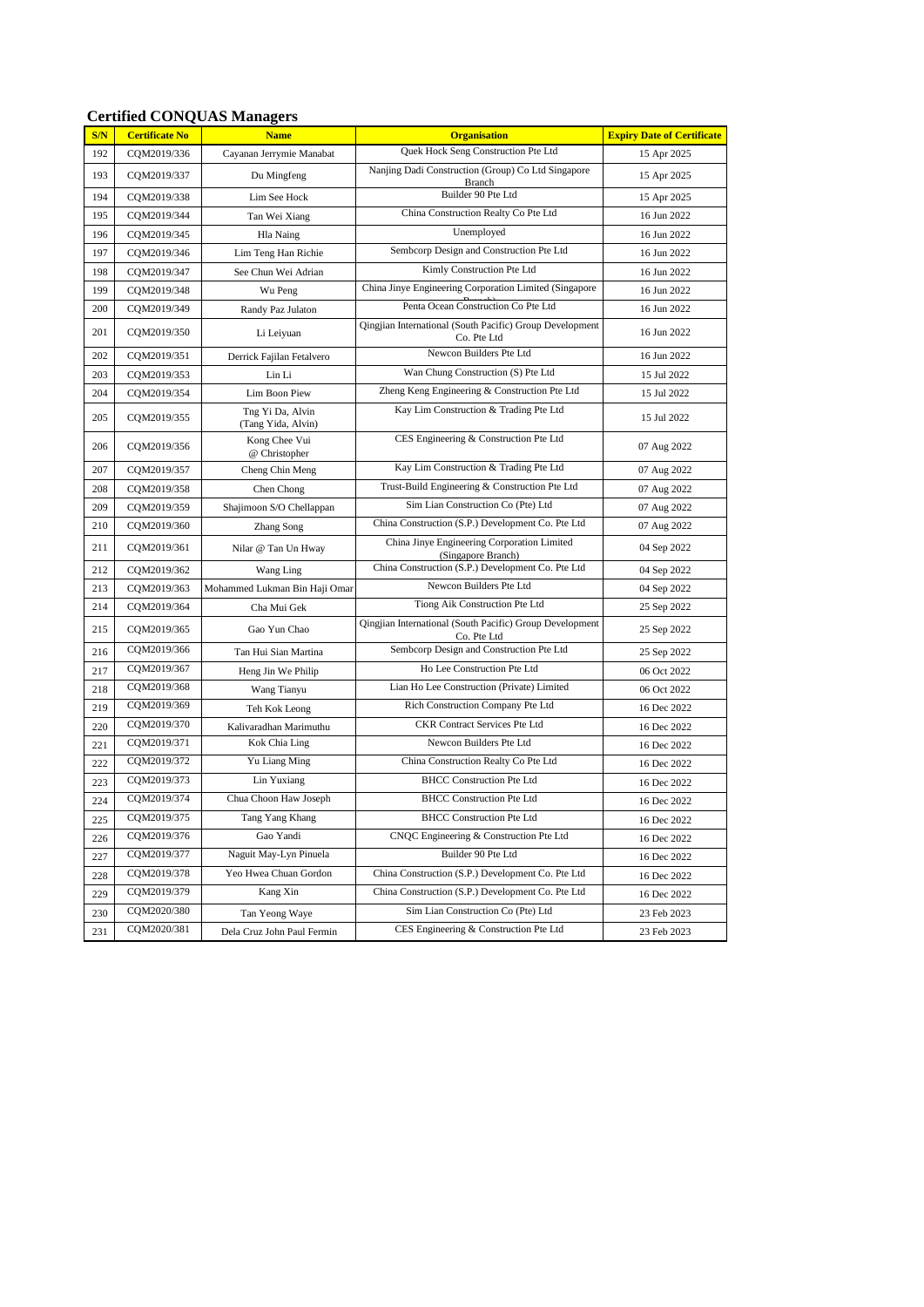| S/N | <b>Certificate No</b> | <b>Name</b>                                | <b>Organisation</b>                                                     | <b>Expiry Date of Certificate</b> |
|-----|-----------------------|--------------------------------------------|-------------------------------------------------------------------------|-----------------------------------|
| 232 | CQM2020/382           | Phui Vui Loong Mike                        | Chip Eng Seng Contractors (1988) Pte Ltd                                | 23 Feb 2023                       |
| 233 | CQM2020/383           | Quitain Francis Christopher Jr<br>Gonzales | CES Engineering & Construction Pte Ltd                                  | 23 Feb 2023                       |
| 234 | CQM2020/384           | Duque Allen Oaman                          | Chip Eng Seng Contractors (1988) Pte Ltd                                | 23 Feb 2023                       |
| 235 | CQM2020/385           | Guo Jia Xun                                | Kwan Yong Construction Pte Ltd                                          | 23 Feb 2023                       |
| 236 | COM2020/386           | Mok Lai Lan Kammy                          | HPC Builders Pte Ltd                                                    | 26 Feb 2023                       |
| 237 | CQM2020/387           | Lum Wai Khuin                              | Sim Lian Construction Co (Pte) Ltd                                      | 03 Mar 2023                       |
| 238 | CQM2020/388           | Hew Seng Cheun                             | Sysma Construction Pte Ltd                                              | 03 Mar 2023                       |
| 239 | CQM2020/389           | Lai Khim Sang                              | Evan Lim & Co Pte Ltd                                                   | 03 Mar 2023                       |
| 240 | CQM2020/390           | Soh Lip Hong                               | <b>BHCC Construction Pte Ltd</b>                                        | 03 Mar 2023                       |
| 241 | CQM2020/391           | Balasubramanian Manian                     | Kwan Yong Construction Pte Ltd                                          | 26 Apr 2023                       |
| 242 | COM2020/392           | <b>Balasta Michelle Caneso</b>             | Shimizu Corporation                                                     | 16 Sep 2023                       |
| 243 | CQM2020/393           | Ng Boon Fea                                | <b>Expand Construction Pte Ltd</b>                                      | 16 Sep 2023                       |
| 244 | CQM2020/394           | Wang Zhengguo                              | Qingjian International (South Pacific) Group Development<br>Co. Pte Ltd | 09 Dec 2023                       |
| 245 | CQM2020/395           | Maddula Bharata Murty                      | Precise Development Pte Ltd                                             | 09 Dec 2023                       |
| 246 | CQM2020/397           | Cheng Haw Jeng                             | Builder 90 Pte Ltd                                                      | 09 Dec 2023                       |
| 247 | CQM2020/398           | <b>Zhang Dongming</b>                      | Newcon Builders Pte Ltd                                                 | 09 Dec 2023                       |
| 248 | CQM2020/399           | Atienza Tom II Arguelles                   | Lum Chang Building Contractors Pte Ltd                                  | 09 Dec 2023                       |
| 249 | CQM2020/400           | Lee Wei Sim                                | Lum Chang Building Contractors Pte Ltd                                  | 09 Dec 2023                       |
| 250 | CQM2020/401           | Tan Chin Lai                               | Chip Eng Seng Contractors (1988) Pte Ltd                                | 09 Dec 2023                       |
| 251 | CQM2020/402           | Pramoso Janeth San Diego                   | Chip Eng Seng Contractors (1988) Pte Ltd                                | 09 Dec 2023                       |
| 252 | CQM2020/403           | Abdul Faizal S/O Abdul Latif               | Newcon Builders Pte Ltd                                                 | 17 Dec 2023                       |
| 253 | CQM2020/404           | Low Han Thong                              | Nakano Singapore (Pte) Ltd                                              | 17 Dec 2023                       |
| 254 | CQM2020/405           | Ang Chye Seng                              | Nakano Singapore (Pte) Ltd                                              | 17 Dec 2023                       |
| 255 | CQM2020/406           | Liaw Yong Peng                             | Greatearth Construction Pte Ltd                                         | 17 Dec 2023                       |
| 256 | CQM2021/407           | Chan Keng Huat Stephen                     | <b>Building and Construction Authority</b>                              | 12 Apr 2024                       |
| 257 | CQM2021/408           | Lee Lian Thong William                     | <b>Building and Construction Authority</b>                              | 12 Apr 2024                       |
| 258 | CQM2021/409           | Lee Yung Fung Josephine                    | <b>Building and Construction Authority</b>                              | 12 Apr 2024                       |
| 259 | CQM2021/410           | Ong Lin Ai Kathy                           | <b>Building and Construction Authority</b>                              | 12 Apr 2024                       |
| 260 | CQM2021/411           | Lau Mia Sze                                | <b>Building and Construction Authority</b>                              | 12 Apr 2024                       |
| 261 | CQM2021/412           | Tay Hui Ling                               | <b>Building and Construction Authority</b>                              | 12 Apr 2024                       |
| 262 | CQM2021/413           | Poh Eng Thye Patrick                       | <b>Building and Construction Authority</b>                              | 12 Apr 2024                       |
| 263 | CQM2021/414           | Tan Boon Kee                               | <b>Building and Construction Authority</b>                              | 12 Apr 2024                       |
| 264 | CQM2021/415           | Goh Thiam Lai                              | <b>Building and Construction Authority</b>                              | 12 Apr 2024                       |
| 265 | CQM2021/416           | Ho Chee Kong Ken                           | <b>Building and Construction Authority</b>                              | 12 Apr 2024                       |
| 266 | CQM2021/417           | Neo Ah Hui                                 | <b>Building and Construction Authority</b>                              | 12 Apr 2024                       |
| 267 | CQM2021/418           | Poh Chek Tang                              | <b>Building and Construction Authority</b>                              | 12 Apr 2024                       |
| 268 | CQM2021/419           | Yee Keng Koon Simon                        | <b>Building and Construction Authority</b>                              | 12 Apr 2024                       |
| 269 | CQM2021/420           | Sunthara Raju Pillai s/o Veerachamy        | <b>Building and Construction Authority</b>                              | 12 Apr 2024                       |
| 270 | CQM2021/421           | Goh Jinq Horng Eugene                      | <b>Building and Construction Authority</b>                              | 12 Apr 2024                       |
| 271 | CQM2021/422           | Zhang Zhi Bin                              | <b>Building and Construction Authority</b>                              | 12 Apr 2024                       |
| 272 | CQM2021/423           | Daing Hashim Bin Ahmad                     | <b>Building and Construction Authority</b>                              | 12 Apr 2024                       |
| 273 | CQM2021/424           | Oh Tze Wen                                 | <b>Building and Construction Authority</b>                              | 12 Apr 2024                       |
| 274 | COM2021/425           | Ng Kam Leong                               | <b>Building and Construction Authority</b>                              | 12 Apr 2024                       |
| 275 | CQM2021/426           | He Shuangbiao                              | Newcon Builders Pte Ltd                                                 | 20 Apr 2024                       |
| 276 | CQM2021/427           | Sivabalasingam Jeyakanth                   | China Jinye Engineering Corporation Limited<br>(Singapore Branch)       | 20 Apr 2024                       |
| 277 | CQM2021/428           | Low Hong Kian                              | Lim Wen Heng Construction Pte Ltd                                       | 20 Apr 2024                       |
| 278 | CQM2021/429           | Ng Darren                                  | Teambuild Engineering & Construction Pte Ltd                            | 27 Jun 2024                       |
| 279 | CQM2021/430           | Koh Hong Whatt                             | Kian Hiap Construction Pte Ltd                                          | 27 Jun 2024                       |
| 280 | CQM2021/431           | Lee Sze Chong Benjamin                     | Kian Hiap Construction Pte Ltd                                          | 27 Jun 2024                       |
| 281 | CQM2021/432           | Yeo Ngian Tee                              | <b>BHCC</b> Construction Pte Ltd                                        | 27 Jun 2024                       |
| 282 | CQM2021/433           | Lingan Ganesan                             | Penta-Ocean Construction Co Ltd                                         | 27 Jun 2024                       |
|     |                       |                                            |                                                                         |                                   |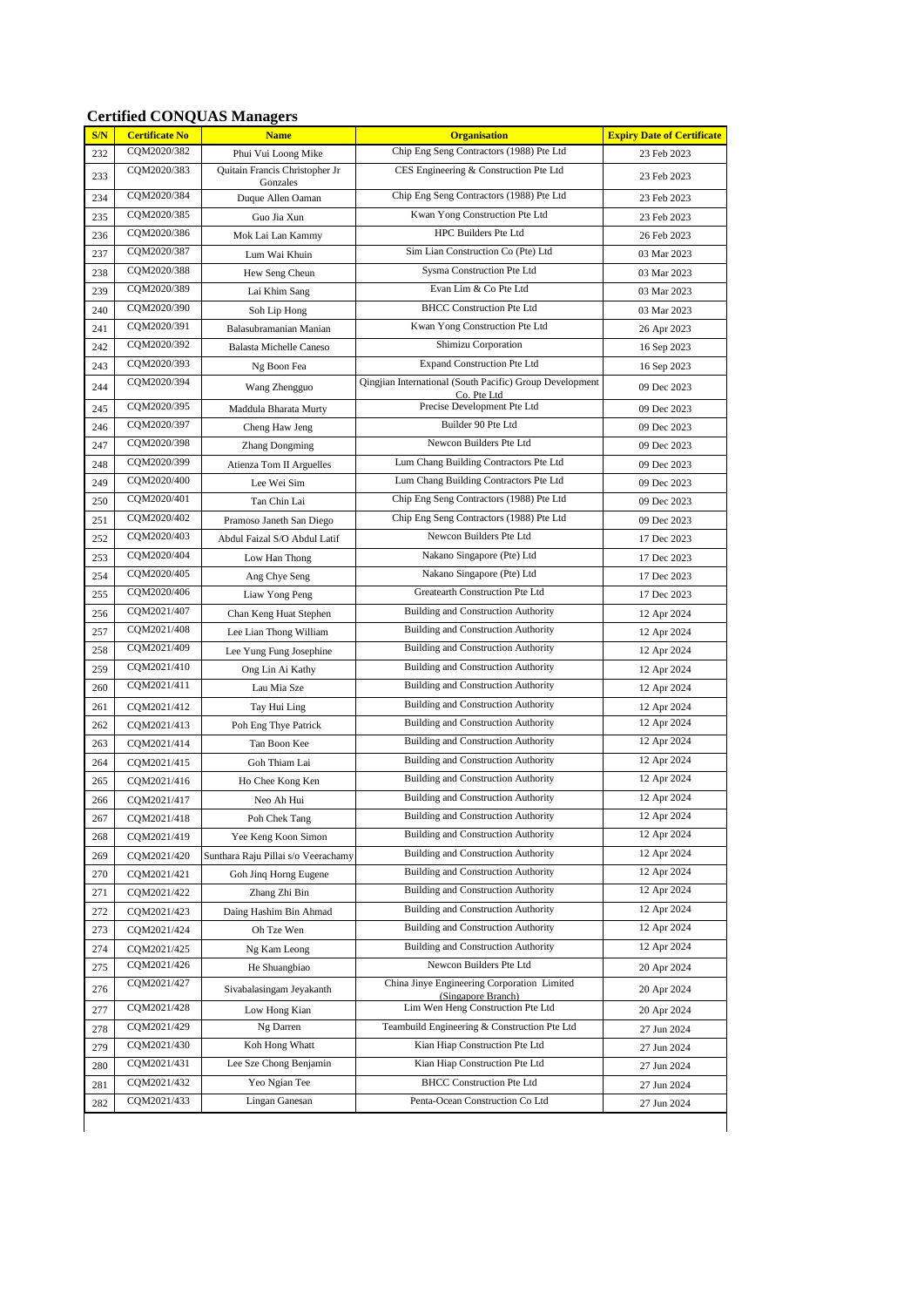| S/N | <b>Certificate No</b> | <b>Name</b>                    | <b>Organisation</b>                                                      | <b>Expiry Date of Certificate</b> |
|-----|-----------------------|--------------------------------|--------------------------------------------------------------------------|-----------------------------------|
| 283 | COM2021/434           | Linn Naing Win                 | <b>Building and Construction Authority</b>                               | 27 Jun 2024                       |
| 284 | COM2021/435           | Kay Thi Zin                    | Shimizu Corporation                                                      | 27 Jun 2024                       |
| 285 | COM2021/436           | Wong Kiing Leong               | Greatearth Construction Pte Ltd                                          | 27 Jun 2024                       |
| 286 | COM2021/437           | Chua Shengjie                  | Teambuild Engineering & Construction Pte Ltd                             | 27 Jun 2024                       |
| 287 | COM2021/438           | Tan Soo Kim                    | <b>Building</b> and Construction Authority                               | 27 Jun 2024                       |
| 288 | COM2021/439           | Wong Chee Hong                 | <b>Building and Construction Authority</b>                               | 27 Jun 2024                       |
| 289 | COM2021/440           | Kelvin Chuk Chun Nam           | Tiong Seng Contractors Pte Ltd                                           | 05 Aug 2024                       |
| 290 | COM2021/441           | Myo Min Tun                    | Greatearth Construction Pte Ltd                                          | 05 Aug 2024                       |
| 291 | COM2021/442           | Vairappan Maruthamuthu         | Penta-Ocean Construction Co. Ltd                                         | 05 Aug 2024                       |
| 292 | COM2021/443           | Tham Siew Mee                  | Greatearth Construction Pte Ltd                                          | 05 Aug 2024                       |
| 293 | COM2021/444           | Wong Yong Ying                 | Wee Poh Construction Co. Pte Ltd                                         | 18 Aug 2024                       |
| 294 | COM2021/445           | Zhu Ning                       | Wee Poh Construction Co. Pte Ltd                                         | 18 Aug 2024                       |
| 295 | CQM2021/446           | Yang Meng                      | China Construction (South Pacific) Development Co Pte<br>L <sub>td</sub> | 20 Sep 2024                       |
| 296 | COM2021/447           | Jong Seow Yee                  | Hong Shin Builders Pte Ltd                                               | 10 Oct 2024                       |
| 297 | COM2021/448           | Lee Che Ping                   | TPS Construction Pte Ltd                                                 | 10 Oct 2024                       |
| 298 | COM2021/449           | Galvez, June Christopher Joson | Boustead Projects E&C Pte Ltd                                            | 10 Oct 2024                       |
| 299 | COM2021/450           | Abdul Jalil Bin Mohamad Yunus  | Wee Poh Construction (Co) Pte Ltd                                        | 24 Oct 2024                       |
| 300 | COM2021/451           | De Leon Jose Iii Arcala        | Wee Poh Construction (Co) Pte Ltd                                        | 24 Oct 2024                       |
| 301 | COM2021/452           | Phyu Thwe Htun                 | Chip Eng Seng Engineering & Construction Pte Ltd                         | 09 Nov 2024                       |
| 302 | CQM2021/453           | Arockiasamy Joseph             | Tiong Seng Civil Engineering Pte Ltd                                     | 15 Dec 2024                       |
| 303 | COM2021/454           | Sekar Prabakaran               | Chiu Teng Construction Co Pte Ltd                                        | 15 Dec 2024                       |
| 304 | COM2021/455           | Liew Chee Hong                 | Kay Lim Construction & Trading Pte Ltd                                   | 30 Dec 2024                       |
| 305 | CQM2022/456           | Tan Chan Lim                   | China Jingye Engineering Corporation Limited (Singapore<br>Branch)       | 12 Jan 2025                       |
| 306 | COM2022/457           | Soh Zhen Xing                  | Rich Construction Company Pte Ltd                                        | 12 Jan 2025                       |
| 307 | COM2022/458           | Rajendiran Krishnamoorthy      | Welltech Construction Pte Ltd                                            | 11 Apr 2025                       |
| 308 | COM2022/459           | Wilson Widjijanto              | Chiu Teng Construction Pte Ltd                                           | 21 Apr 2025                       |
| 309 | COM2022/460           | Tan Kian Seng                  | Newcon Builders Pte Ltd                                                  | 21 Apr 2025                       |

 $\begin{array}{c} \hline \end{array}$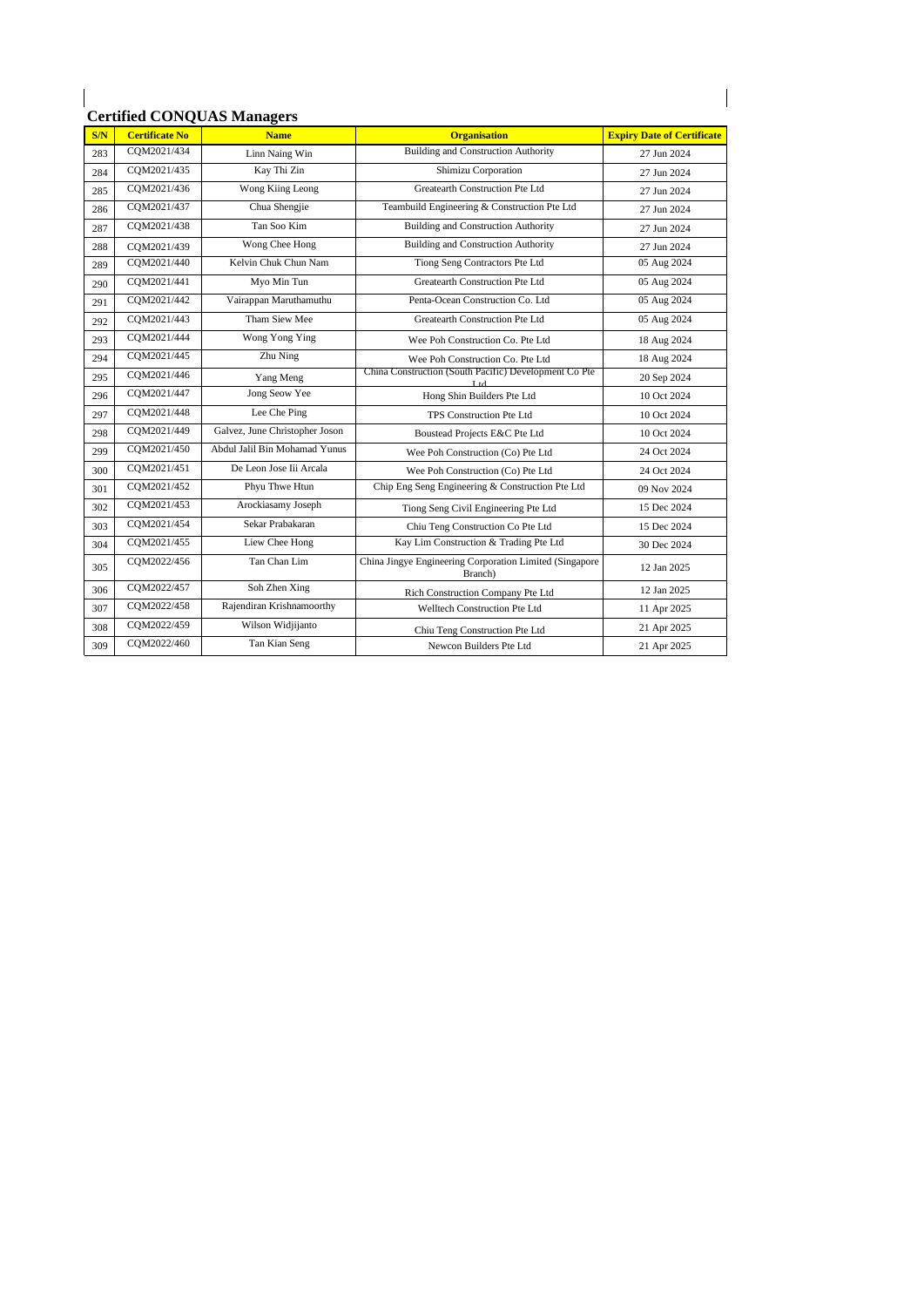# **Certified Quality Mark Supervisors**

|           | (Previously Known as Certified Quality Mark / CONQUAS Supervisor) |                           |                                         |                                   |  |  |
|-----------|-------------------------------------------------------------------|---------------------------|-----------------------------------------|-----------------------------------|--|--|
| S/N       | <b>Certificate No</b>                                             | <b>Name</b>               | <b>Organisation</b>                     | <b>Expiry Date of Certificate</b> |  |  |
|           | OMS2012/010                                                       | Lee Kok Wei               | Straits Construction Singapore Pte Ltd  | 18 Sep 2024                       |  |  |
| $\bigcap$ | OMS2012/013                                                       | Habib Md Ahsan            | Unison Construction Pte Ltd             | 18 Sep 2024                       |  |  |
| 3         | OMS2015/019                                                       | Janus Garcia Mendoza      | Straits Construction Singapore Pte Ltd  | 10 Aug 2024                       |  |  |
| 4         | OMS2016/023                                                       | Ramamurthy Dhinakaran     | Keong Hong Construction Pte Ltd         | 21 Mar 2025                       |  |  |
|           | OMS2016/024                                                       | Leng Feng Nuan            | CNOC Engineering & Construction Pte Ltd | 07 Jun 2022                       |  |  |
| 6         | OMS2016/026                                                       | Teow Song Bo              | TPS Construction Pte Ltd                | 09 Nov 2022                       |  |  |
| ÷         | OMS2020/035                                                       | Subramaniyan Sathishkumar | Straits Construction Singapore Pte Ltd  | 16 Sep 2023                       |  |  |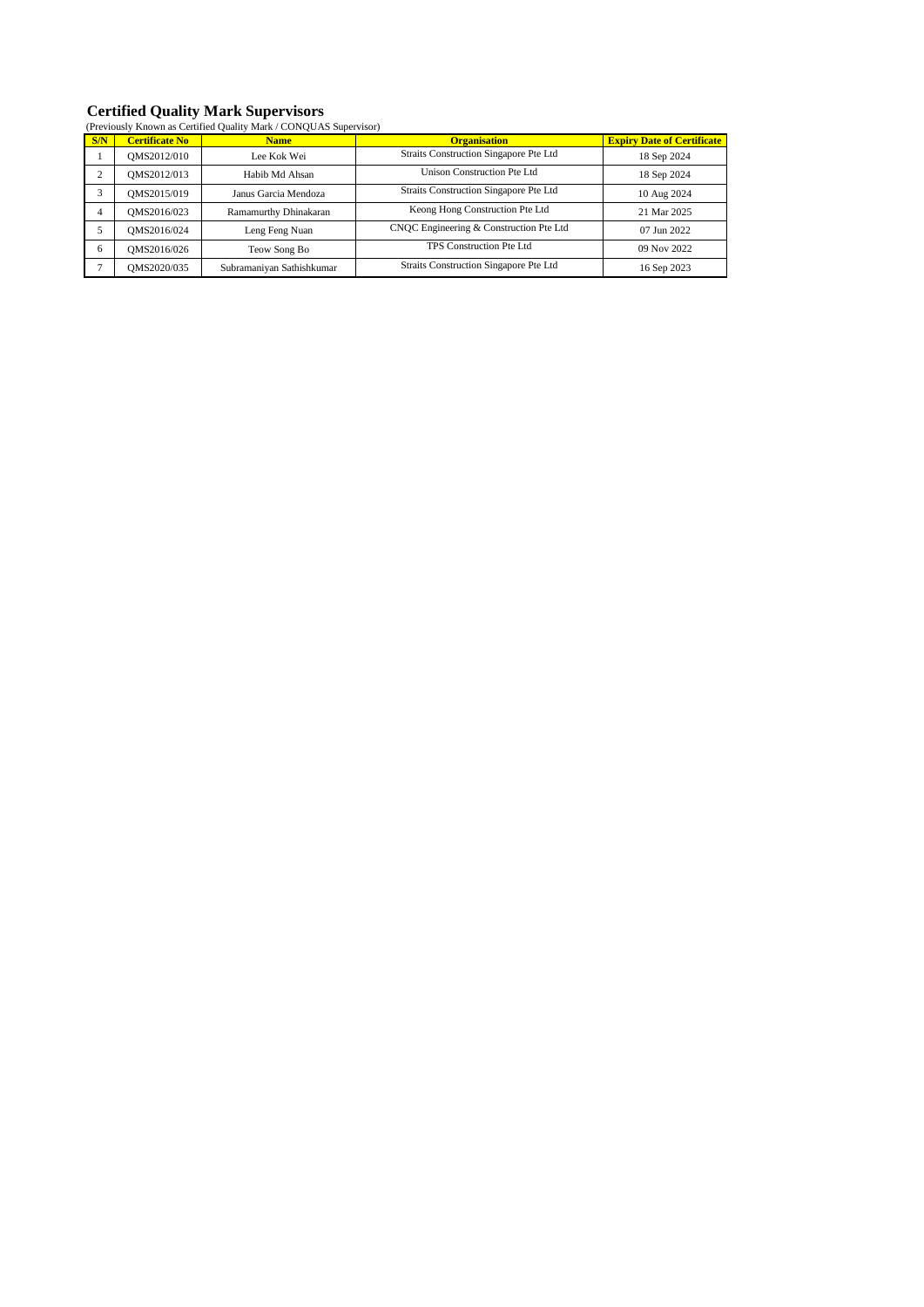#### **Certified CONQUAS Supervisors**

| S/N            | <b>Certificate No</b> | <b>Name</b>                 | <b>Organisation</b>                                                     | <b>Expiry Date of Certificate</b> |
|----------------|-----------------------|-----------------------------|-------------------------------------------------------------------------|-----------------------------------|
| $\mathbf{1}$   | CQS2012/004           | Wong Loke Peng              | Chip Eng Seng Contractors (1988) Pte Ltd                                | 26 Nov 2024                       |
| 2              | CQS2013/006           | Chionh Kwong Woon           | Straits Construction Singapore Pte Ltd<br>Ho Lee Construction Pte Ltd   | 24 Jan 2025                       |
| 3              | CQS2013/015           | Koh Joo Chew                | Chiu Teng Construction Co. Pte. Ltd.                                    | 28 Jul 2022                       |
| $\overline{4}$ | CQS2013/017           | Mah Wei Liang               |                                                                         | 28 Jul 2022                       |
| 5              | CQS2014/022           | Gan Kian Wee                | Kwan Yong Construction Pte Ltd<br>Guan Ho Construction Co. Pte Ltd      | 21 May 2023                       |
| 6              | CQS2014/026           | Ho Seow Chong               |                                                                         | 03 Dec 2023                       |
| $\tau$         | CQS2014/027           | Yap Teck Siong              | Hytech Builders Pte Ltd                                                 | 16 Dec 2023                       |
| 8              | CQS2014/029           | Lynn Htyn                   | Guan Ho Construction Co. Pte Ltd                                        | 16 Dec 2023                       |
| 9              | CQS2015/032           | Shahab Hoque                | Straits Construction Singapore Pte Ltd                                  | 21 Jan 2024                       |
| 10             | CQS2015/034           | Ho Seow Geh                 | Guan Ho Construction Co. Pte Ltd                                        | 23 Mar 2024                       |
| 11             | CQS2015/035           | Sambath Arunkumar           | Kay Tian Metal Works Pte Ltd                                            | 15 Apr 2024                       |
| 12             | CQS2015/038           | Paramasiyam Baskar          | Kay Lim Construction & Trading Pte Ltd                                  | 06 Jul 2024                       |
| 13             | CQS2015/039           | Lam Hon Leong               | Kwan Yong Construction Pte Ltd                                          | 06 Jul 2024                       |
| 14             | CQS2015/040           | Chin Nyuk Huah              | Kwan Yong Construction Pte Ltd                                          | 06 Jul 2024                       |
| 15             | CQS2016/048           | Than Myo Kyaw               | Hytech Builders Pte Ltd                                                 | 16 Jun 2022                       |
| 16             | CQS2016/049           | Zhang Huijun                | Ho Lee Construction Pte Ltd                                             | 28 Jun 2022                       |
| 17             | CQS2016/050           | Toh Sze Seng                | CMC construction Pte Ltd                                                | 11 Jul 2022                       |
| 18             | CQS2016/051           | Eder R Francisco            | CMC construction Pte Ltd                                                | 11 Jul 2022                       |
| 19             | CQS2016/052           | Racquel T Guantero          | CMC construction Pte Ltd                                                | 11 Jul 2022                       |
| 20             | CQS2016/054           | Tang Jianchao               | Kay Lim Construction & Trading Pte Ltd                                  | 18 Aug 2022                       |
| 21             | CQS2016/056           | Dhanasekaran Arunkumar      | Kay Lim Construction & Trading Pte Ltd                                  | 18 Aug 2022                       |
| 22             | CQS2016/057           | Jeffery Ocampo Rivera       | Kay Lim Construction & Trading Pte Ltd                                  | 18 Aug 2022                       |
| 23             | CQS2016/060           | Narayanan Hariharan         | Kay Lim Construction & Trading Pte Ltd                                  | 18 Aug 2022                       |
| 24             | CQS2016/061           | Lim Kee Sing                | Lum Chang Building Contractors Pte Ltd                                  | 18 Aug 2022                       |
| 25             | CQS2016/062           | Tan Wee Kiat                | Teambuild Engineering & Construction Pte Ltd                            | 14 Sep 2022                       |
| 26             | CQS2016/063           | Kassim Seah @ Seah Kok Thee | Ho Lee Construction Pte Ltd                                             | 14 Sep 2022                       |
| 27             | CQS2016/065           | Tan Chee Kiong              | Lum Chang Building Contractors Pte Ltd                                  | 09 Nov 2022                       |
| 28             | CQS2016/068           | Chern Chee Kheang           | Lum Chang Building Contractors Pte Ltd                                  | 09 Nov 2022                       |
| 29             | CQS2016/073           | Chen Mingyi                 | Welltech Construction Pte Ltd                                           | 07 Dec 2022                       |
| 30             | CQS2016/074           | Tay Chee Kiang              | Straits Construction Singapore Pte Ltd                                  | 07 Dec 2022                       |
| 31             | CQS2016/077           | Nagarajan Balmurugan        | <b>Expand Construction Pte Ltd</b>                                      | 07 Dec 2022                       |
| 32             | CQS2016/079           | Balakrishnan Vinoj          | Kay Lim Construction & Trading Pte Ltd                                  | 07 Dec 2022                       |
| 33             | CQS2016/080           | Toh Kee Giap                | Kay Lim Construction & Trading Pte Ltd                                  | 07 Dec 2022                       |
| 34             | CQS2017/082           | Wang Biao                   | VICO Construction Pte Ltd                                               | 22 Jan 2023                       |
| 35             | CQS2017/086           | <b>Beh Loong Fatt</b>       | Teambuild Engineering & Construction Pte Ltd                            | 11 Apr 2023                       |
| 36             | CQS2017/088           | Poh Ah Noi                  | Chip Eng Seng Contractors (1988) Pte Ltd                                | 04 Jun 2023                       |
| 37             | CQS2017/089           | Lee Chee Yin                | Hytech Builders Pte Ltd                                                 | 06 Jul 2023                       |
| 38             | CQS2017/090           | Tan Hock Chye               | Hytech Builders Pte Ltd                                                 | 06 Jul 2023                       |
| 39             | CQS2017/091           | Ainu Vanniyaraj             | Qingjian International (South Pacific) Group Development<br>Co. Pte Ltd | 06 Jul 2023                       |
| 40             | CQS2017/092           | Subbiah Kanthasamy          | Oingjian International (South Pacific) Group Development<br>Co. Pte Ltd | 07 Aug 2023                       |
| 41             | COS2017/093           | Marimuthu Radhakrishnan     | Qingjian International (South Pacific) Group Development<br>Co. Pte Ltd | 07 Aug 2023                       |
| 42             | CQS2017/097           | Teo Hai Cheng               | Lum Chang Building Contractors Pte Ltd                                  | 21 Sep 2023                       |
| 43             | CQS2017/099           | Goh Soon Lee                | Hytech Builders Pte Ltd                                                 | 24 Sep 2023                       |
| 44             | CQS2017/100           | Lotayco Loravil Devilles    | Chip Eng Seng Contractors (1988) Pte Ltd                                | 24 Sep 2023                       |
| 45             | CQS2018/106           | Uddin Mohammad Moin         | CES Engineering & Construction Pte Ltd                                  | 09 Jan 2024                       |
| 46             | CQS2018/108           | Sofi                        | Chip Eng Seng Contractors (1988) Pte Ltd                                | 09 Jan 2024                       |
| 47             | CQS2018/109           | Lim Keh Soon                | Newcon Builders Pte Ltd                                                 | 09 Jan 2024                       |
| 48             | CQS2018/111           | Rajendiran Krishnamoorthy   | Qingjian International (South Pacific) Group Development<br>Co. Pte Ltd | 06 Feb 2024                       |
| 49             | CQS2018/113           | Wee Jong Jeow               | Chip Eng Seng Contractors (1988) Pte Ltd                                | 07 Feb 2024                       |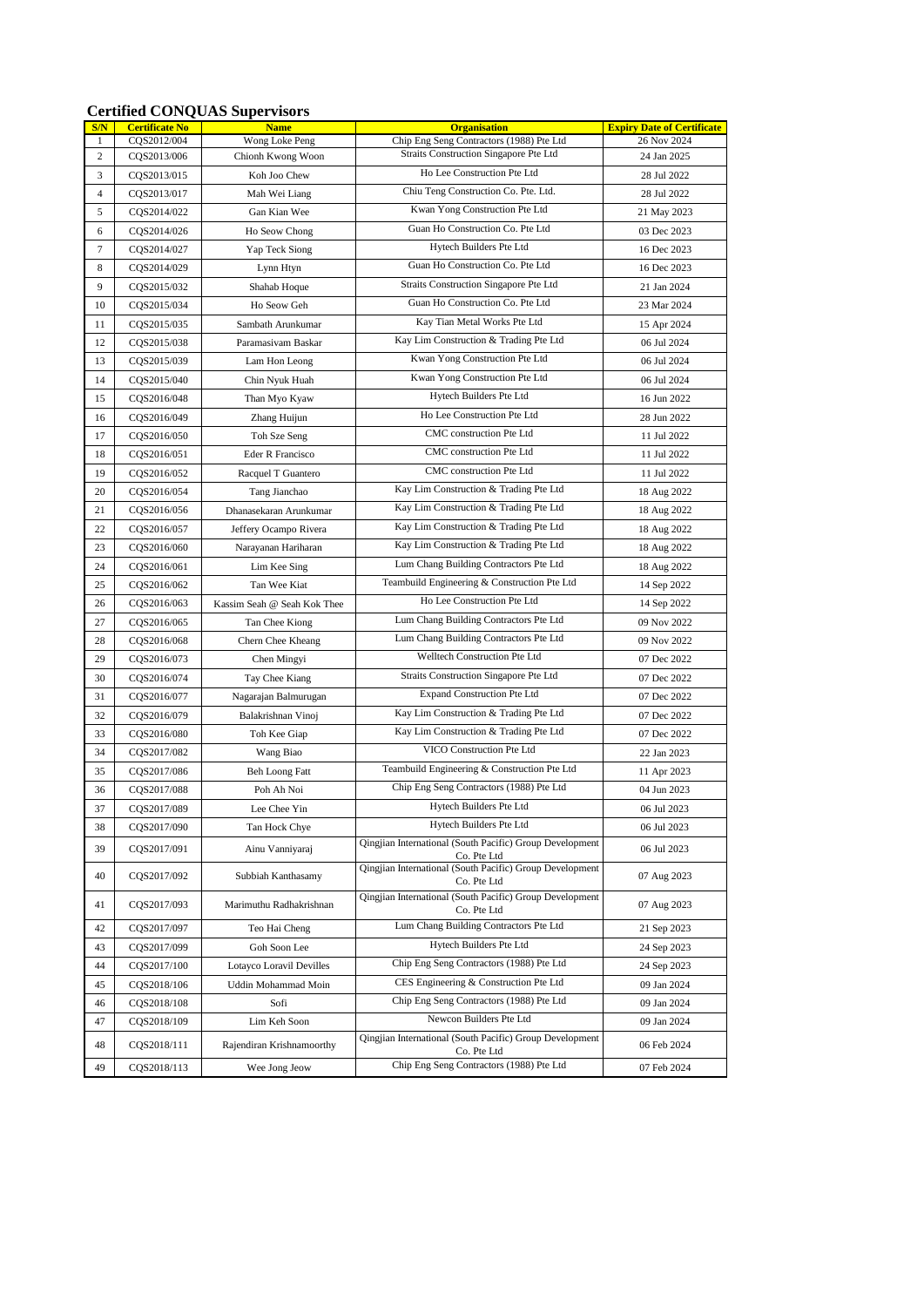| S/N | <b>Certificate No</b> | <b>Name</b>                  | <b>Organisation</b>                               | <b>Expiry Date of Certificate</b> |
|-----|-----------------------|------------------------------|---------------------------------------------------|-----------------------------------|
| 50  | CQS2018/115           | Yi Chuanlin                  | China Construction (S.P.) Development Co. Pte Ltd | 25 Feb 2024                       |
| 51  | CQS2018/117           | Ng Chong Meng                | Sim Lian Construction (Co) Pte Ltd                | 25 Feb 2024                       |
| 52  | CQS2018/118           | Yau Ching Fong               | Sim Lian Construction (Co) Pte Ltd                | 25 Feb 2024                       |
| 53  | CQS2018/122           | Liew Yiew Kui                | Sim Lian Construction (Co) Pte Ltd                | 14 Mar 2024                       |
| 54  | CQS2018/128           | Tiong Hong Chai              | <b>Right Construction Pte Ltd</b>                 | 23 May 2024                       |
| 55  | CQS2018/130           | Islam Md Khariul             | <b>Right Construction Pte Ltd</b>                 | 23 May 2024                       |
| 56  | CQS2018/135           | Lim Thiam Li Richard         | <b>Right Construction Pte Ltd</b>                 | 15 Jul 2024                       |
| 57  | CQS2018/137           | Kulandai Theethappan         | CES Engineering & Construction Pte Ltd            | 15 Jul 2024                       |
| 58  | CQS2018/138           | Rengan Ramaraj               | Wee Poh Construction Co (Pte) Ltd                 | 15 Jul 2024                       |
| 59  | CQS2018/142           | Kamalanathan s/o Subramaniam | Tiong Aik Construction Pte Ltd                    | 18 Sep 2024                       |
| 60  | CQS2018/145           | Lee Lap Koo                  | Kwan Yong Construction Pte Ltd                    | 16 Oct 2024                       |
| 61  | CQS2018/147           | Thanasegaran S/O Subramaniam | Ho Lee Construction Pte Ltd                       | 16 Oct 2024                       |
| 62  | CQS2018/148           | Sai Sai                      | Newcon Builders Pte Ltd                           | 16 Oct 2024                       |
| 63  | CQS2018/149           | Chan Wei Sing                | Welltech Construction Pte Ltd                     | 11 Dec 2024                       |
| 64  | CQS2019/152           | Chinnaiah Radhakrishnan      | CNQC Engineering Construction Pte Ltd             | 27 Jan 2025                       |
| 65  | CQS2019/153           | Wong Che Weu                 | Teambuild Engineering & Construction Pte Ltd      | 27 Jan 2025                       |
| 66  | CQS2019/156           | Sarder Ramiz                 | Chip Eng Seng Contractors (1988) Pte Ltd          | 07 Apr 2022                       |
| 67  | CQS2019/157           | Lau Chew Lim                 | Chip Eng Seng Contractors (1988) Pte Ltd          | 07 Apr 2022                       |
| 68  | CQS2019/158           | Manickam Sivachandran        | Kwan Yong Construction Pte Ltd                    | 07 Apr 2022                       |
| 69  | CQS2019/159           | Lee Swee Chai                | Sim Lian Construction (Co) Pte Ltd                | 15 Apr 2022                       |
| 70  | CQS2019/160           | Lim Kim Huat                 | Sim Lian Construction (Co) Pte Ltd                | 15 Apr 2025                       |
| 71  | CQS2019/161           | Azlinah Bte Aswam            | Hytech Builders Pte Ltd                           | 15 Apr 2022                       |
| 72  | CQS2019/162           | Low Poh                      | Sim Lian Construction (Co) Pte Ltd                | 15 Apr 2022                       |
| 73  | CQS2019/163           | Lim Keok Seng                | Progressive Builders Pte Ltd                      | 15 Apr 2022                       |
| 74  | CQS2019/164           | Eu Boon Wei                  | V3 Construction Pte Ltd                           | 15 Apr 2022                       |
| 75  | CQS2019/165           | Sakkarai Vijayaraj           | CNQC Engineering Construction Pte Ltd             | 16 Jun 2022                       |
| 76  | CQS2019/166           | Thae Ei Mon                  | Greatearth Construction Pte Ltd                   | 16 Jun 2022                       |
| 77  | CQS2019/167           | Elumalai Sivakumar           | Hytech Builders Pte Ltd                           | 16 Jun 2022                       |
| 78  | CQS2019/168           | Cui Dongyao                  | Welltech Construction Pte Ltd                     | 16 Jun 2022                       |
| 79  | CQS2019/169           | Liew Cher Pin                | Greatearth Corporation Pte Ltd                    | 16 Jun 2022                       |
| 80  | CQS2019/170           | Tan Eng Hock Raymond         | CMC Construction Pte Ltd                          | 16 Jun 2022                       |
| 81  | CQS2019/171           | Ong How Keat                 | Sim Lian Construction Co (Pte) Ltd                | 16 Jun 2022                       |
| 82  | CQS2019/172           | Muthusamy Ramasamy           | Quek Hock Seng Construction Pte Ltd               | 16 Jun 2022                       |
| 83  | CQS2019/173           | Khun Kun Naung               | <b>CMC</b> Construction Pte Ltd                   | 16 Jun 2022                       |
| 84  | CQS2019/174           | Lay Khaing                   | LBD Engineering Pte Ltd                           | 15 Jul 2022                       |
| 85  | CQS2019/175           | Muniappan Ganesan            | <b>CMC</b> Construction Pte Ltd                   | 07 Aug 2022                       |
| 86  | CQS2019/176           | Roberto Ocampo Samson        | Wee Hur Construction Pte Ltd                      | 07 Aug 2022                       |
| 87  | CQS2019/177           | Xu Zhan Chao                 | Wee Hur Construction Pte Ltd                      | 07 Aug 2022                       |
| 88  | CQS2019/178           | Aytona Lord Kelvin Agacer    | Wee Hur Construction Pte Ltd                      | 07 Aug 2022                       |
| 89  | CQS2019/179           | Chia Yaofeng (Xie Yaofeng)   | Rich Construction Company Pte Ltd                 | 07 Aug 2022                       |
| 90  | CQS2019/180           | Reddy Srinivasa Rao          | Unison Construction Pte Ltd                       | 07 Aug 2022                       |
| 91  | CQS2019/181           | Chan Him Tee                 | Sembcorp Design and Construction Pte Ltd          | 04 Sep 2022                       |
| 92  | CQS2019/182           | Islam MD Sufee Saddarul      | <b>Expand Construction Pte Ltd</b>                | 04 Sep 2022                       |
| 93  | CQS2019/183           | De Guzman Jesus Barundia     | Welltech Construction Pte Ltd                     | 04 Sep 2022                       |
| 94  | CQS2019/184           | Ramos Harvey Garrado         | Progressive Builders Pte Ltd                      | 04 Sep 2022                       |
| 95  | CQS2019/185           | Kittu Jayakumar              | Rich-Link Construction Pte Ltd                    | 04 Sep 2022                       |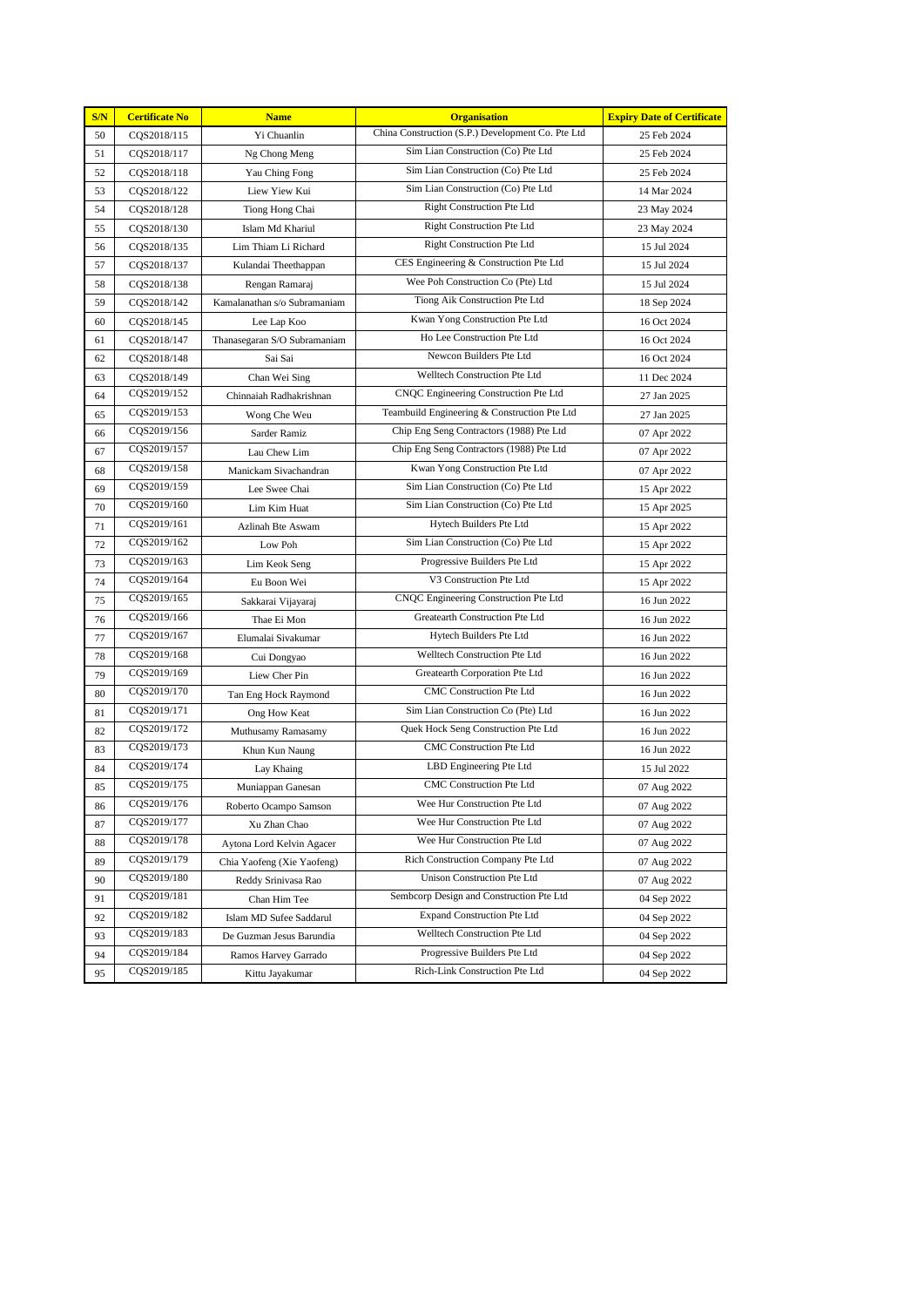#### **Certified CONQUAS Supervisors**

| S/N | <b>Certificate No</b>      | <b>Name</b>                      | <b>Organisation</b>                                                     | <b>Expiry Date of Certificate</b> |
|-----|----------------------------|----------------------------------|-------------------------------------------------------------------------|-----------------------------------|
| 96  | CQS2019/186                | Balan Sankar Kumar               | Hytech Builders Pte Ltd                                                 | 04 Sep 2022                       |
| 97  | CQS2019/187                | Seng Tze Hou                     | <b>Right Construction Pte Ltd</b>                                       | 04 Sep 2022                       |
| 98  | CQS2019/188                | Lim Sze Wee                      | Sim Lian Construction Co (Pte) Ltd                                      | 04 Sep 2022                       |
| 99  | CQS2019/189                | Alexanderrayar Singarayah        | Wee Hur Construction Pte Ltd                                            | 25 Sep 2022                       |
| 100 | CQS2019/190                | Yeo Buck Seng                    | Chip Eng Seng Contractors (1988) Pte Ltd                                | 25 Sep 2022                       |
| 101 | CQS2019/191                | Li Yunchao                       | <b>Right Construction Pte Ltd</b>                                       | 06 Oct 2022                       |
| 102 | CQS2019/192                | Thirunavukkarasu Prince Bharathi | <b>Right Construction Pte Ltd</b>                                       | 06 Oct 2022                       |
| 103 | CQS2019/193                | MD Riton Molla MD Abu Bakkar     | Rich-Link Construction Pte Ltd                                          | 06 Oct 2022                       |
| 104 | CQS2019/194                | Marimuthu Narendran              | CNQC Engineering Construction Pte Ltd                                   | 06 Oct 2022                       |
| 105 | CQS2019/195                | Ko Ko Naing                      | Greatearth Construction Pte Ltd                                         | 16 Dec 2022                       |
| 106 | CQS2019/196                | Morales Marlan Casabuena         | <b>Expand Construction Pte Ltd</b>                                      | 16 Dec 2022                       |
| 107 | CQS2019/197                | Lai Chan Wah                     | Chan Rong Fen Building Construction Pte Ltd                             | 16 Dec 2022                       |
| 108 | CQS2019/198                | Li Rong                          | Wee Poh Construction Co (Pte) Ltd                                       | 16 Dec 2022                       |
| 109 | CQS2019/199                | Tsen Yi Feng                     | <b>Right Construction Pte Ltd</b>                                       | 16 Dec 2022                       |
| 110 | CQS2019/200                | Karrell Bonifacio De Guzman      | <b>Right Construction Pte Ltd</b>                                       | 16 Dec 2022                       |
| 111 | CQS2020/201                | Guo Zheng                        | Welltech Construction Pte Ltd                                           | 23 Feb 2023                       |
| 112 | CQS2020/202                | Hew Zhi Wei                      | <b>BHCC Construction Pte Ltd</b>                                        | 23 Feb 2023                       |
| 113 | CQS2020/203                | Lim Yin Yew                      | Sim Lian Construction Co (Pte) Ltd                                      | 23 Feb 2023                       |
| 114 | CQS2020/204                | Liu Hui Long                     | Welltech Construction Pte Ltd                                           | 23 Feb 2023                       |
| 115 | CQS2020/205                | Lorenzo Napoleon Madriaga        | <b>BHCC Construction Pte Ltd</b>                                        | 23 Feb 2023                       |
| 116 | CQS2020/206                | Rodrigo Patiu Ordonez Jr         | <b>BHCC Construction Pte Ltd</b>                                        | 23 Feb 2023                       |
| 117 | CQS2020/207                | Gevera Robinson Evangelista      | <b>BHCC</b> Construction Pte Ltd                                        | 23 Feb 2023                       |
| 118 | CQS2020/208                | Wong Kiing Leong                 | Ken-pal (S) Pte Ltd                                                     | 23 Feb 2023                       |
| 119 | CQS2020/209                | Alam Mafu                        | <b>Expand Construction Pte Ltd</b>                                      | 23 Feb 2023                       |
| 120 | CQS2020/210                | <b>Bhattu Sathish</b>            | Sim Lian Construction Co (Pte) Ltd                                      | 23 Feb 2023                       |
| 121 | CQS2020/211                | Choo Sien Cher Dominic           | <b>BHCC Construction Pte Ltd</b>                                        | 23 Feb 2023                       |
| 122 | CQS2020/212                | Zhou Ya Ping                     | Ken-pal (S) Pte Ltd                                                     | 03 Mar 2023                       |
| 123 | CQS2020/213                | Ochinang Bryan Mandac            | <b>BHCC Construction Pte Ltd</b>                                        | 03 Mar 2023                       |
| 124 | CQS2020/214                | Liu Han                          | <b>BHCC Construction Pte Ltd</b>                                        | 03 Mar 2023                       |
| 125 | CQS2020/215                | Mamun                            | Chip Eng Seng Contractors (1988) Pte Ltd                                | 03 Mar 2023                       |
| 126 | CQS2020/216                | Gunasekaran Mathivanan           | <b>Right Construction Pte Ltd</b>                                       | 26 Apr 2023                       |
| 127 | CQS2020/217                | Ramalingam Thangadurai           | Teambuild Engineering & Construction Pte Ltd                            | 26 Apr 2023                       |
| 128 | CQS2020/218                | Elumalai Karthik                 | Hytech Builders Pte Ltd                                                 | 26 Apr 2023                       |
| 129 | CQS2020/219                | Kuppusamy Veerapandiyan          | Straits Construction Singapore Pte Ltd                                  | 16 Sep 2023                       |
| 130 | CQS2020/220                | MD Saiful Alam Bhuiyan           | Straits Construction Singapore Pte Ltd                                  | 16 Sep 2023                       |
| 131 | CQS2020/221                | Sabapathy Chellapandian          | Fu Yuan Construction Pte Ltd                                            | 09 Dec 2023                       |
| 132 | CQS2020/222                | Yang Shu Lin                     | <b>BHCC Construction Pte Ltd</b>                                        | 09 Dec 2023                       |
| 133 | CQS2020/223                | <b>Chen Ying</b>                 | VICO Construction Pte Ltd                                               | 09 Dec 2023                       |
| 134 | CQS2020/224                | May C. Canivel                   | SB Procurement Pte Ltd                                                  | 09 Dec 2023                       |
| 135 | CQS2020/225                | Wu Xinyou                        | Welltech Construction Pte Ltd                                           | 09 Dec 2023                       |
| 136 | CQS2020/226                | Teo See Hau                      | <b>Expand Construction Pte Ltd</b>                                      | 17 Dec 2023                       |
| 137 | CQS2020/227                | Maw Chee Khong                   | <b>Right Construction Pte Ltd</b>                                       | 17 Dec 2023                       |
| 138 | CQS2020/228                | Li Qiang                         | Welltech Construction Pte Ltd                                           | 17 Dec 2023                       |
| 139 | CQS2021/229                | Tay Teck Kim                     | Asiaworld Construction Pte Ltd                                          | 03 Feb 2024                       |
| 140 | CQS2021/230                | Sivasamy Saravanapriyan          | Kajima Overseas Asia (Singapore) Pte Ltd                                | 03 Feb 2024                       |
| 141 | CQS2021/231                | Chia Wei Jian                    | Welltech Construction Pte Ltd                                           | 03 Feb 2024                       |
| 142 | CQS2021/232                | Tan Wai Lam Marco                | Asiabuild Construction Pte Ltd                                          | 22 Mar 2024                       |
| 143 | CQS2021/233                | Jee Ngiap Ghee                   | Chip Eng Seng Contractors (1988) Pte Ltd                                | 22 Mar 2024                       |
| 144 | CQS2021/234                | Kyaw Win Zaw                     | Greatearth Construction Pte Ltd                                         | 20 Apr 2024                       |
| 145 | CQS2021/235                | Li Luyi                          | Welltech Construction Pte Ltd<br>Kay Lim Construction & Trading Pte Ltd | 20 Apr 2024                       |
| 146 | CQS2021/236<br>CQS2021/237 | Sundaram Magesh                  | Greatearth Construction Pte Ltd                                         | 20 Apr 2024                       |
| 147 |                            | Muthukaruppan PandiSelvam        |                                                                         | 27 Jun 2024                       |